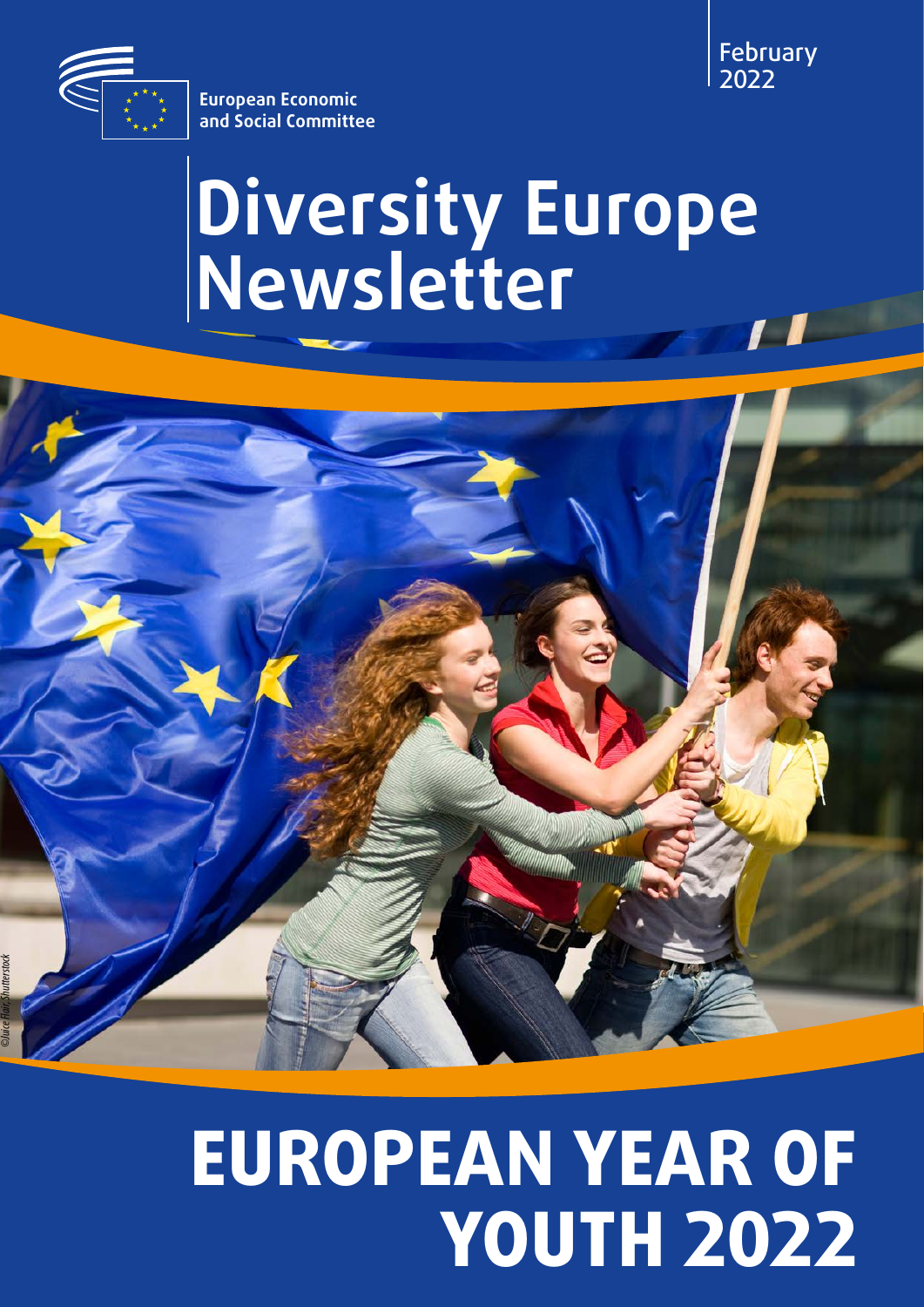# **FOREWORD**

**Séamus BOLAND (IE)** *President, Diversity Europe Group*

# **European Year of Youth 2022**



As a youth worker in my earlier career, I had the privilege to witness countless young people deal with the many challenges

presented to them. I saw young people come to terms with difficult situations. Situations determined by an environment, which they inherited and one that they had no say in shaping. During this European Year of Youth, the European Union has announced that its key objective is **'To empower, support and engage with young people in a post-pandemic perspective.**' While everyone is coming to terms with the post pandemic, it must be said that young people have had their lives changed dramatically. From school, social life and sporting, to health and the health uncertainty of their loved ones, especially that of their grandparents, all these factors have contributed to the development of towering anxiety.

In terms of the facts, the following are widely known:

- One in six Europeans is between the ages 15 to 29.
- One in three young people reported spending two or more weeks abroad for work, training or education in 2019.
- Three quarters of young people have a positive view of the European Union and democracy.
- One in three reported having difficulties coping with COVID-19 measures.
- Unemployment among young people increased from 11.9% in 2019 to 13.3% in 2020.

• 40% feel fear for their own health and 66% for the health of their families and friends.

We can take a lot of comfort from some of these figures. For others, we must take great heed. While the EU has launched many good initiatives, which seek to improve areas of training and wellbeing, as well as the opportunity to get to know other EU countries, the EU really cannot relax and will need to continue to actively listen to young people. The fact that 66% of them fear for the health of their family and friends strongly obligates all policy makers to design a health system that is capable of rapidly adapting to the likely threats in terms of pandemics and diseases in the future. And let's not forget that the looming consequences of failing to act more decisively on climate change are beginning to materialise, which will create enormous challenges for the next generation.

In June last year, our Group reached out to young people across Europe in a webinar, which explored the **impact of the COVID-19 crisis on the mental health and employability of young people.** I call on policymakers at all levels, be it at the local, national or European level, to take account of the [recommendations](https://www.eesc.europa.eu/en/agenda/our-events/events/age-inequality-youth-times-covid-19/conclusions)<sup>1</sup> stemming from this event.

The urgent necessity for youth employability, participation and good mental health should determine future policy formation, mainly because they are part of the articulated statements coming from young people themselves. But also because they represent an unselfish desire to look to the future, a future where they will become the adults and will t have to deal with the mistakes

of this generation.

The youth perspective will certainly play an important role in the work of our Group both over the year ahead and in the future. The Chinese proverb comes to mind: "One generations plants the trees, so future generations can sit in the shade."

#### **Séamus Boland**

# **THIS ISSUE**

| <b>European Year of Youth</b><br>2022             | p.3   |
|---------------------------------------------------|-------|
| <b>News from the</b><br><b>Categories</b>         | p. 9  |
| Members in the spotlight p. 10                    |       |
| Highlights from the last p. 12<br>plenary session |       |
| <b>Overview of recent work p. 13</b>              | .     |
| <b>Upcoming meetings</b>                          | p. 15 |

1. EESC, webinar, recommendations and

conclusions,<https://europa.eu/!rq887R>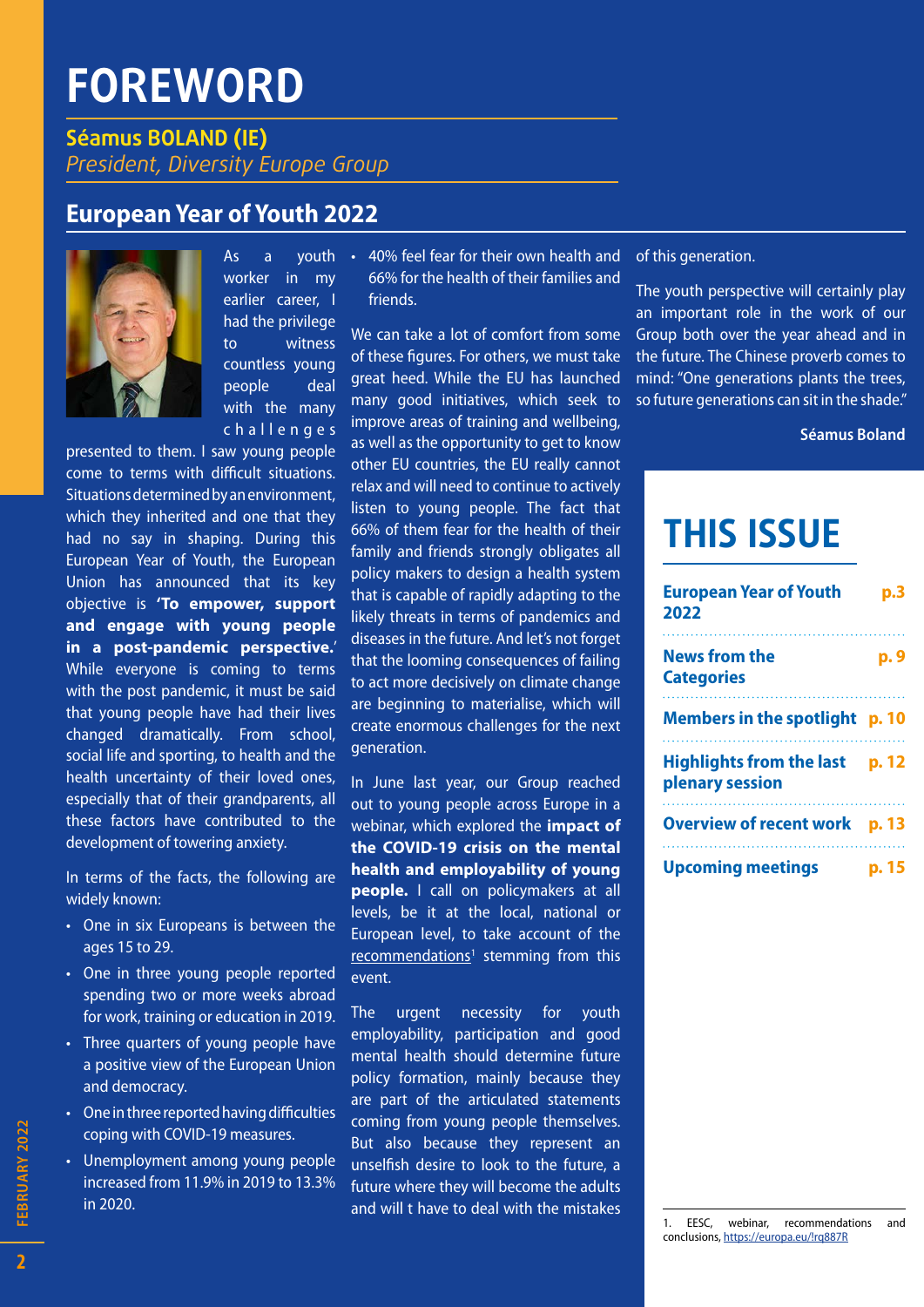# <span id="page-2-0"></span>**EUROPEAN YEAR OF YOUTH 2022**

## **Interview with Biliana Sirakova, EU Youth Coordinator at the European Commission, on the European Year of Youth**

unemployment, poverty and social exclusion, who are underrepresented in decision-making and who were disproportionately affected by the COVID-19 pandemic and are likely to suffer its negative consequences for years to come. And within this large group of European citizens, 16% of the EU population (73.6 million<sup>1</sup>), the situation for young people with fewer opportunities,

#### *Why did the European Commission propose the European Year of Youth?*



The designation of a European Year draws attention, resources and actions towards addressing a particular need.

Currently, in Europe and globally, we have a segment of our population who are at a higher risk of

#### *What are the objectives of this initiative?*



With the European Year of Youth, the EU aims to create a long-term positive impact for young

#### people by:

1. listening to them and drawing

#### *How will the initiative develop? What actions are planned?*

The Year was prepared with active involvement from all EU institutions, Member States, youth organisations and young people themselves. We took into account what young people [wanted](https://europa.eu/youth/news/european-year-youth-online-survey-results-are-out_en)<sup>3</sup> from this year, and

citizen input in the [Conference on the](https://futureu.europa.eu/?locale=en)  [Future of Europe](https://futureu.europa.eu/?locale=en)<sup>4</sup> and the EU Youth [Dialogue](https://europa.eu/youth/strategy/euyouthdialogue_en)<sup>5</sup>. We identified hundreds of activities that will contribute to the objectives, ranging from **[ALMA](https://ec.europa.eu/social/main.jsp?catId=1549&langId=en)<sup>6</sup>**, a new initiative for young people

inspiration from their ideas; 2. empowering and supporting young people, especially those with fewer opportunities, to become active citizens and actors

of change;

from disadvantaged backgrounds or vulnerable groups, is particularly dire. This is why the Commission has proposed to make 2022 the European Year of Youth [\(EYY](https://europa.eu/youth/year-of-youth_en)<sup>2</sup>). As President von der Leyen said in her 2021 State of the Union address "Europe needs all of its youth". We need the vision, engagement and participation of all young people to build a better future for them and for our society at large.

- 3. promoting the various opportunities available to young people at Union, national, regional and local levels;
- 4. including the youth perspective in relevant policies and all areas that matter to young people.

not in any kind of employment, education or training, to the [On the](https://ec.europa.eu/environment/thegreentrack_en#:~:text=On%20the%20Green%20Track%20is,the%20European%20Year%20of%20Youth.) [Green Track](https://ec.europa.eu/environment/thegreentrack_en#:~:text=On%20the%20Green%20Track%20is,the%20European%20Year%20of%20Youth.)<sup>7</sup> campaign and youth focus in the [EU Anti-racism summit](https://www.antiracism-eusummit2021.eu/)<sup>8</sup>.

#### *How can organised civil society contribute to the success of the initiative?*

We encourage organisations and citizens to:

- participate in the activities of the Year and organise their own events, projects and initiatives (making sure to submit them to the new [European Year of Youth](https://europa.eu/youth/year-of-youth_en) [page](https://europa.eu/youth/year-of-youth_en)<sup>9</sup> so that they are visible on the activity map),
- follow developments on the page or follow our social media accounts ([@EuropeanYouthEU](https://twitter.com/EuropeanYouthEU)<sup>10</sup> on Twitter, Instagram and Facebook),

• get engaged in discussions using the hashtag [#EuropeanYearOfYouth](https://twitter.com/search?q=%23EuropeanYearOfYouth&src=hashtag_click)<sup>11</sup>

Civil sector organisations who work at European level across Member States, and who have a strong focus on youth issues, are welcome to express their interest to join the European Year of Youth stakeholder group. They can contact us at [EYY2022@ec.europa.eu.](mailto:EYY2022@ec.europa.eu)

11. #EuropeanYearOfYouth, [https://twitter.com/](https://twitter.com/search?q=%23EuropeanYearOfYouth&src=hashtag_click) [search?q=%23EuropeanYearOfYouth&src=hashtag\\_click](https://twitter.com/search?q=%23EuropeanYearOfYouth&src=hashtag_click)

<sup>1.</sup> European Commission, Eurostat, [https://ec.europa.eu/](https://ec.europa.eu/eurostat/web/products-eurostat-news/-/edn-20220105-1) [eurostat/web/products-eurostat-news/-/edn-20220105-1](https://ec.europa.eu/eurostat/web/products-eurostat-news/-/edn-20220105-1) 2. European Year of Youth 2022, [https://europa.eu/](https://europa.eu/youth/year-of-youth_en) [youth/year-of-youth\\_en](https://europa.eu/youth/year-of-youth_en)

<sup>3.</sup> European Youth Portal, EYY online survey results, [https://europa.eu/youth/news/european-year](https://europa.eu/youth/news/european-year-youth-online-survey-results-are-out_en)[youth-online-survey-results-are-out\\_en](https://europa.eu/youth/news/european-year-youth-online-survey-results-are-out_en)

<sup>4.</sup> Conference on the Future of Europe. [https://](https://futureu.europa.eu/?locale=en) [futureu.europa.eu/?locale=en](https://futureu.europa.eu/?locale=en)

<sup>5.</sup> European Youth Portal, EU Youth Dialogue, [https://](https://europa.eu/youth/strategy/euyouthdialogue_en) [europa.eu/youth/strategy/euyouthdialogue\\_en](https://europa.eu/youth/strategy/euyouthdialogue_en)

<sup>6.</sup> European Commission, Aim, Learn, Master, Achieve initiative (ALMA), [https://ec.europa.eu/](https://ec.europa.eu/social/main.jsp?catId=1549&langId=en) [social/main.jsp?catId=1549&langId=en](https://ec.europa.eu/social/main.jsp?catId=1549&langId=en)

<sup>7.</sup> European Commission, On the Green Track Campaign, [https://ec.europa.eu/environment/thegreentrack\\_en](https://ec.europa.eu/environment/thegreentrack_en) 8. European Anti-Racism Summit, [https://www.](https://www.antiracism-eusummit2021.eu/) [antiracism-eusummit2021.eu/](https://www.antiracism-eusummit2021.eu/)

<sup>9.</sup> European Year of Youth, [https://europa.eu/](https://europa.eu/youth/year-of-youth_en) [youth/year-of-youth\\_en](https://europa.eu/youth/year-of-youth_en)

<sup>10.</sup> Twitter, @EuropeanYouthEU, [https://twitter.](https://twitter.com/EuropeanYouthEU) [com/EuropeanYouthEU](https://twitter.com/EuropeanYouthEU)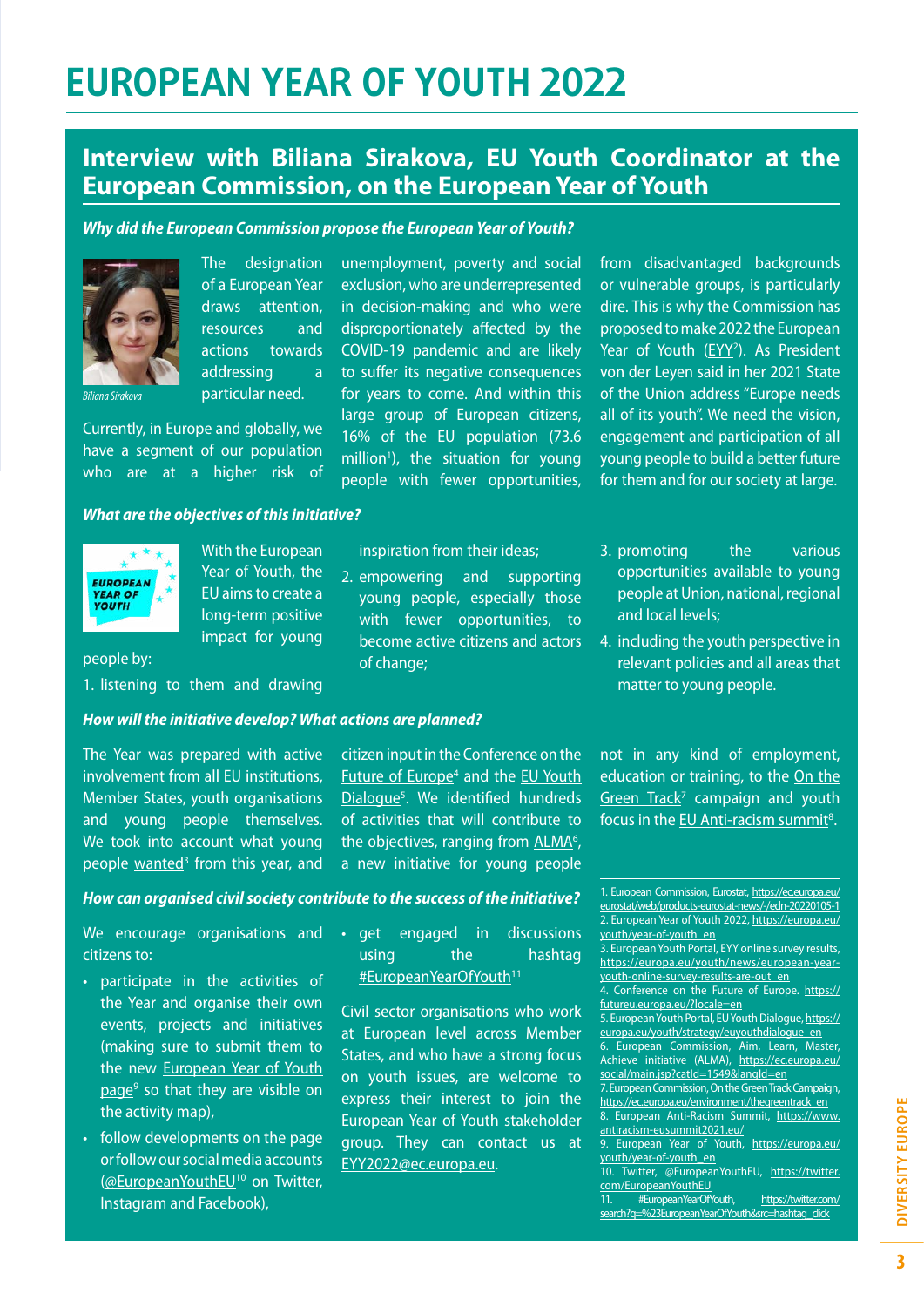# **Young people need to have a real say in the decision-making process**

#### *An interview with the rapporteur for the EESC opinion SOC/706 on "European Year of Youth 2022".*

*Michael McLoughlin (IE)*

*Head of Advocacy and Communications, Youth Work Ireland EESC representative at the national coordinators' and stakeholders' group for the European Year of Youth 2022*

#### *Your opinion was adopted by the EESC plenary in December 2021. What are the three main findings of this opinion?*



We want the [European Year](https://europa.eu/youth/year-of-youth_en) [of Youth](https://europa.eu/youth/year-of-youth_en)<sup>1</sup> to be meaningful and to have a long-term impact on policy and ultimately

the lives of young people. Young people suffered most in the COVID-19 crisis in their education, employment, and impact on their mental health. The needs of young people need to feature in all major policy areas consistent with the aims of the **EU** Youth Strategy<sup>2</sup>. We need to see concrete improvements in polices by the end of the year. There is an unfortunate tendency to deal with young people and decision-making as a PR opportunity with photos and once off events, this needs to be avoided.

*Michael McLoughlin © EESC*

#### *How could these issues be addressed? What are your three main proposals?*

We need better participation policies locally, nationally and at European level to ensure young people have a real say in decisions. Some Member

States and areas do better but there is a long way to go. We need concrete ways to ensure the impact of decisions on young people are examined and weighed up in the decision-making process. The [European Youth Forum](https://www.youthforum.org/)'s<sup>3</sup> proposal for a "Youth Test" has a lot to recommend itself regarding this issue.

#### *After the adoption of the opinion, what have you done to promote the opinion and to make civil society's voice heard?*

Colleagues and I have been very active in our informal networks in the Committee, which draw on young people, professional youth workers and those who have a great interest in youth issues. I have also been

#### *What are the next steps, do you plan any further activities?*

A lot of work is planned, and several colleagues are active in this field across the Committee. We are

examining the coordination of efforts during the Year under the auspices of the Committee's [SOC](https://www.eesc.europa.eu/en/sections-other-bodies/sections-commission/section-employment-social-affairs-and-citizenship-soc) [Section](https://www.eesc.europa.eu/en/sections-other-bodies/sections-commission/section-employment-social-affairs-and-citizenship-soc)<sup>5</sup> and enhancing the work of its Communication Commission on outreach activities for the Year. The

attending the European Commission's network of national co-ordinators and international organisations on the European Year of Youth and have presented the EESC opinion and some of the Committee's plans there. I, along

EESC's [NAT Section](https://www.eesc.europa.eu/en/sections-other-bodies/sections-commission/agriculture-rural-development-and-environment-nat)<sup>6</sup> has taken the lead in work on young people and the climate and hopes to map good practice in youth participation.

Personally, I will be working on an own-initiative opinion on [The Equal](https://www.eesc.europa.eu/en/our-work/opinions-information-reports/opinions/equal-treatment-young-people-labour-market)  [Treatment of Young People in the](https://www.eesc.europa.eu/en/our-work/opinions-information-reports/opinions/equal-treatment-young-people-labour-market)  [Labour Market](https://www.eesc.europa.eu/en/our-work/opinions-information-reports/opinions/equal-treatment-young-people-labour-market)<sup>7</sup> and other owninitiative opinions have been agreed with colleagues, have engaged with the [EU Youth Coordinator](https://europa.eu/youth/news/eu-youth-coordinator-has-been-nominated_en)<sup>4</sup>, Biliana Sirakova, and the European Youth Forum on these issues and the future work of the Committee.

about young people and sustainability and young people in the Western Balkans. Our Group also plans more work in the area and is considering a Group own-initiative opinion.

Find out more about the EESC opinion SOC/706 on 'European Year of Youth 2022' at:<https://europa.eu/!qvtBwn>

### **Young people are our future – will we continue to let them suffer?**

*Ioannis VARDAKASTANIS (EL) Vice-President, Diversity Europe Group President, Greek National Confederation of Disabled People (NCDP) President, European Disability Forum (EDF) President, International Disability Alliance (IDA) Member, Economic and Social Council* 

*of Greece (OKE)*

*Member, Greek National Commission* 



 *Ioannis Vardakastanis © EESC*

unprecedented **economic crisis**. The first to suffer, and last to recover, were young people. The **COVID-19** 

*of Human Rights (EEDA)*

More than a decade ago, Europe was brought to its knees by an **pandemic** has come as another blow.

5. EESC, Section for Employment, Social Affairs and Citizenship (SOC), <https://europa.eu/!xW46cK>

6. EESC, Section for Agriculture, Rural Development and the Environment (NAT),<https://europa.eu/!yq33Bv>

7. EESC opinion SOC/721, <https://europa.eu/!6wpV6j>

**4**

<sup>1.</sup> European Year of Youth, [https://europa.eu/youth/](https://europa.eu/youth/year-of-youth_en) [year-of-youth\\_en](https://europa.eu/youth/year-of-youth_en)

<sup>2.</sup> European Youth Portal, EU Youth Strategy, [https://](https://europa.eu/youth/strategy_en) [europa.eu/youth/strategy\\_en](https://europa.eu/youth/strategy_en)

<sup>3.</sup> European Youth Forum,<https://www.youthforum.org/> 4. European Youth Portal, EU Youth Coordinator, [https://europa.eu/youth/news/eu-youth](https://europa.eu/youth/news/eu-youth-coordinator-has-been-nominated_en)[coordinator-has-been-nominated\\_en](https://europa.eu/youth/news/eu-youth-coordinator-has-been-nominated_en)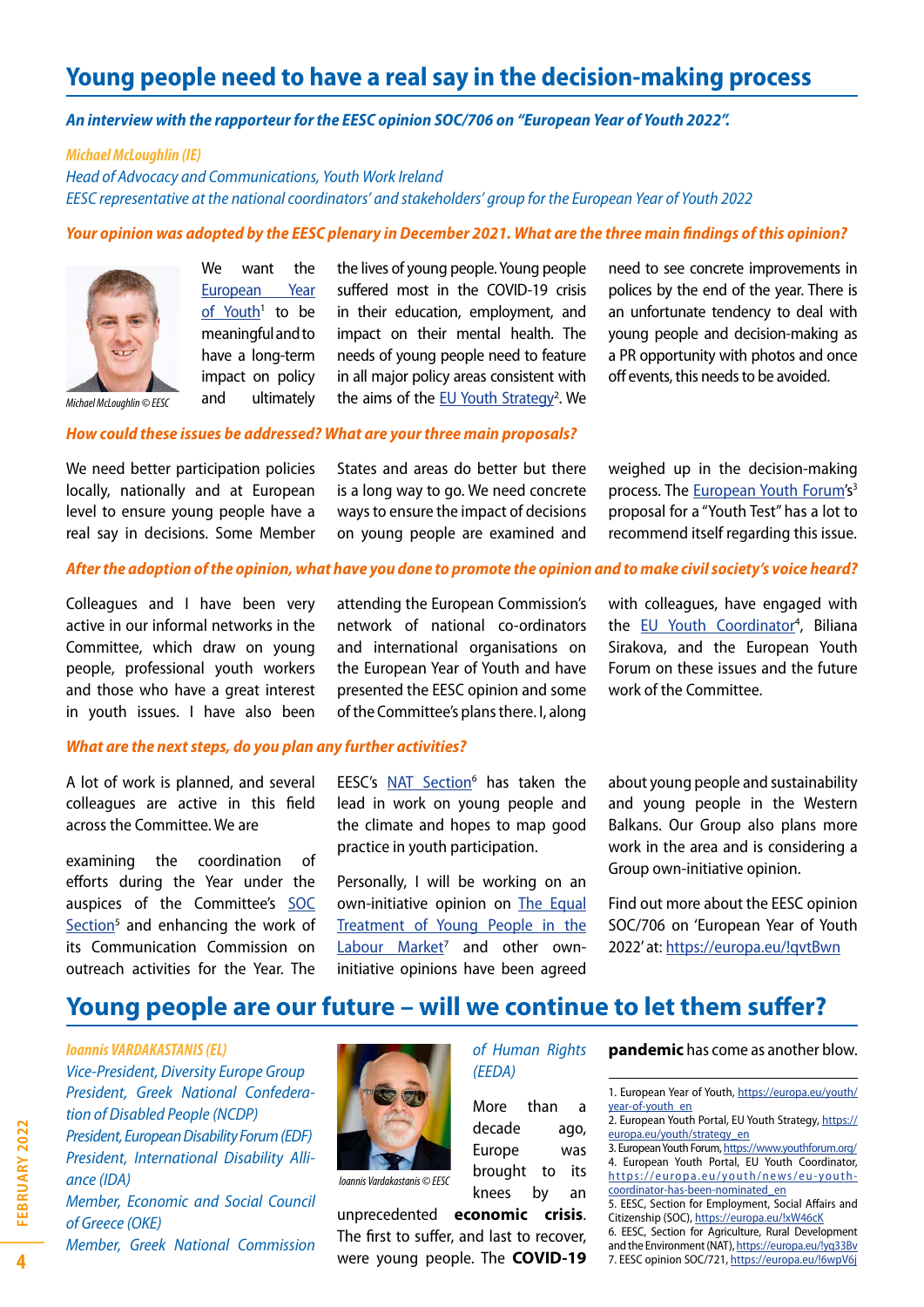It has left young people, often lacking experience or employed in the service industry, highly exposed to job loss. Recent figures show that in Greece, for example, 33.2% of workingage people under 25 are neither in **employment, education or training**<sup>1</sup> . The pandemic also called into question young people's ability to continue their education and to take part in **formative experiences and leisure activities** that make being young such a special time of life.

**[European Year of Youth](https://europa.eu/youth/year-of-youth_en)**<sup>2</sup>, but what exactly will it mean for the young people of the EU? Key to the empowerment and emancipation of young people are education and quality employment, the building blocks to enable each young person to forge their own path in life. This is where **we need the EU to offer support**, guiding the Member States towards investing more in training and assistance for employment. We also need 2022 to be the year in which the European Commission, through the [EU Semester](https://ec.europa.eu/info/business-economy-euro/economic-and-fiscal-policy-coordination/eu-economic-governance-monitoring-prevention-correction/european-semester_en)<sup>3</sup>, clearly calls out Member States that are not doing enough to support their young people.

Finally, we should not lose sight of the fact that **not all young people face the same barriers**. Youth in certain Member States, those with disabilities or from minority backgrounds, are particularly likely to miss out on opportunities. The EU, in its effort to support young people, must **target these groups** in particular, **and not only with short-term, one-off initiatives**.

It is therefore timely that 2022 will be the

## **Big things often start with small steps**



*Katrīna LEITĀNE (LA) Advocacy expert, National Youth Council of Latvia*

**The [European](https://europa.eu/youth/year-of-youth_en)**  [Year of Youth](https://europa.eu/youth/year-of-youth_en)<sup>4</sup> **is a time to** 

**kick-start long-term change** that will bring about greater understanding and a more strategic approach to the youth sector, whose existence determines all our futures.

Given the highly cross-sectoral nature of the youth sector, it is crucial to achieve effective and targeted **intergenerational cooperation in policy designing** so that every decision today is taken with tomorrow in mind. I believe that **youth policy should be a horizontal priority** that is reflected in all EU policy fields and that it should also be a vertical reference point at all levels of policy planning and decision-making.

Let me highlight the **role of youth organisations** in working with youth, especially when promoting civic awareness and involvement. It is particularly important to boost the capacity of structures for working with youth, so that young people, youth *© FooTToo, Shutterstock Katrīna Leitāne* organisations and everyone involved with them can become more knowledgeable, capable and focused for our shared future.

> Success is where preparation and opportunities meet. It is important to ensure that there is a **horizontal approach to the Year of Youth**, including coordination, planning, cooperation and mutual trust, as well as appropriate funding. National youth councils, youth organisations and young people must be equal partners in coordinating, co-creating and implementing the Year at national, local and European level.

> **The [National Youth Council of](https://ljp.lv/index.php/national-youth-council-latvia)  [Latvia](https://ljp.lv/index.php/national-youth-council-latvia)5** brings together 38 participating





*Klaas Johan Osinga © EESC*

*(NL) Senior International Affairs Advisor, LTO Nederland*

*Klaas Johan OSINGA* 

The European Commission has designated 2022 the *[European Year of Youth](https://europa.eu/youth/year-of-youth_en)<sup>7</sup>. The* 

aim: to **give young people new hope, energy and confidence in the future**, especially those who are vulnerable and disadvantaged, particularly in rural areas. It is understandable if they haven't heard the news from Brussels yet, because there is so much going on.

The European Year of Youth should



organisations from around Latvia. The Council intends to **take a leading role** in the European Year of Youth to use advocacy to boost its current positions, raise awareness among the public and decision-makers about the youth sector and youth participation in policymaking, and boost the capacity and development of youth organisations. For example, one of the **planned activities** is a cycle of discussions on the [11 European Youth Goals](https://europa.eu/youth/strategy/european-youth-goals_en)<sup>6</sup> in the post-pandemic period. The aim is to **draw up proposals for policymakers** together with young people and youth organisations about **how to implement these goals** effectively in the emerging global situation.

<sup>1.</sup> Eurostat, Unemployment statistics, [https://](https://ec.europa.eu/eurostat/statistics-explained/index.php?title=Unemployment_statistics#Youth_unemployment_trends)  [ec.europa.eu/eurostat/statistics-explained/index.](https://ec.europa.eu/eurostat/statistics-explained/index.php?title=Unemployment_statistics#Youth_unemployment_trends)  [php?title=Unemployment\\_statistics#Youth\\_](https://ec.europa.eu/eurostat/statistics-explained/index.php?title=Unemployment_statistics#Youth_unemployment_trends) [unemployment\\_trends](https://ec.europa.eu/eurostat/statistics-explained/index.php?title=Unemployment_statistics#Youth_unemployment_trends)

<sup>2.</sup> European Year of Youth, [https://europa.eu/youth/](https://europa.eu/youth/year-of-youth_en) [year-of-youth\\_en](https://europa.eu/youth/year-of-youth_en)

<sup>3.</sup> European Commission, European Semester, [https://ec.europa.eu/info/business-economy](https://ec.europa.eu/info/business-economy-euro/economic-and-fiscal-policy-coordination/eu-economic-governance-monitoring-prevention-correction/european-semester_en)[euro/economic-and-fiscal-policy-coordination/](https://ec.europa.eu/info/business-economy-euro/economic-and-fiscal-policy-coordination/eu-economic-governance-monitoring-prevention-correction/european-semester_en) [eu-economic-governance-monitoring-prevention](https://ec.europa.eu/info/business-economy-euro/economic-and-fiscal-policy-coordination/eu-economic-governance-monitoring-prevention-correction/european-semester_en)[correction/european-semester\\_en](https://ec.europa.eu/info/business-economy-euro/economic-and-fiscal-policy-coordination/eu-economic-governance-monitoring-prevention-correction/european-semester_en)

<sup>4.</sup> European Year of Youth, [https://europa.eu/youth/](https://europa.eu/youth/year-of-youth_en) [year-of-youth\\_en](https://europa.eu/youth/year-of-youth_en)

<sup>5.</sup> National Youth Council of Latvia, [https://ljp.lv/](https://ljp.lv/index.php/national-youth-council-latvia) [index.php/national-youth-council-latvia](https://ljp.lv/index.php/national-youth-council-latvia)

<sup>6.</sup> European Youth Portal, European Youth Goals, [https://](https://europa.eu/youth/strategy/european-youth-goals_en) [europa.eu/youth/strategy/european-youth-goals\\_en](https://europa.eu/youth/strategy/european-youth-goals_en) 7. European Year of Youth, [https://europa.eu/youth/](https://europa.eu/youth/year-of-youth_en) [year-of-youth\\_en](https://europa.eu/youth/year-of-youth_en)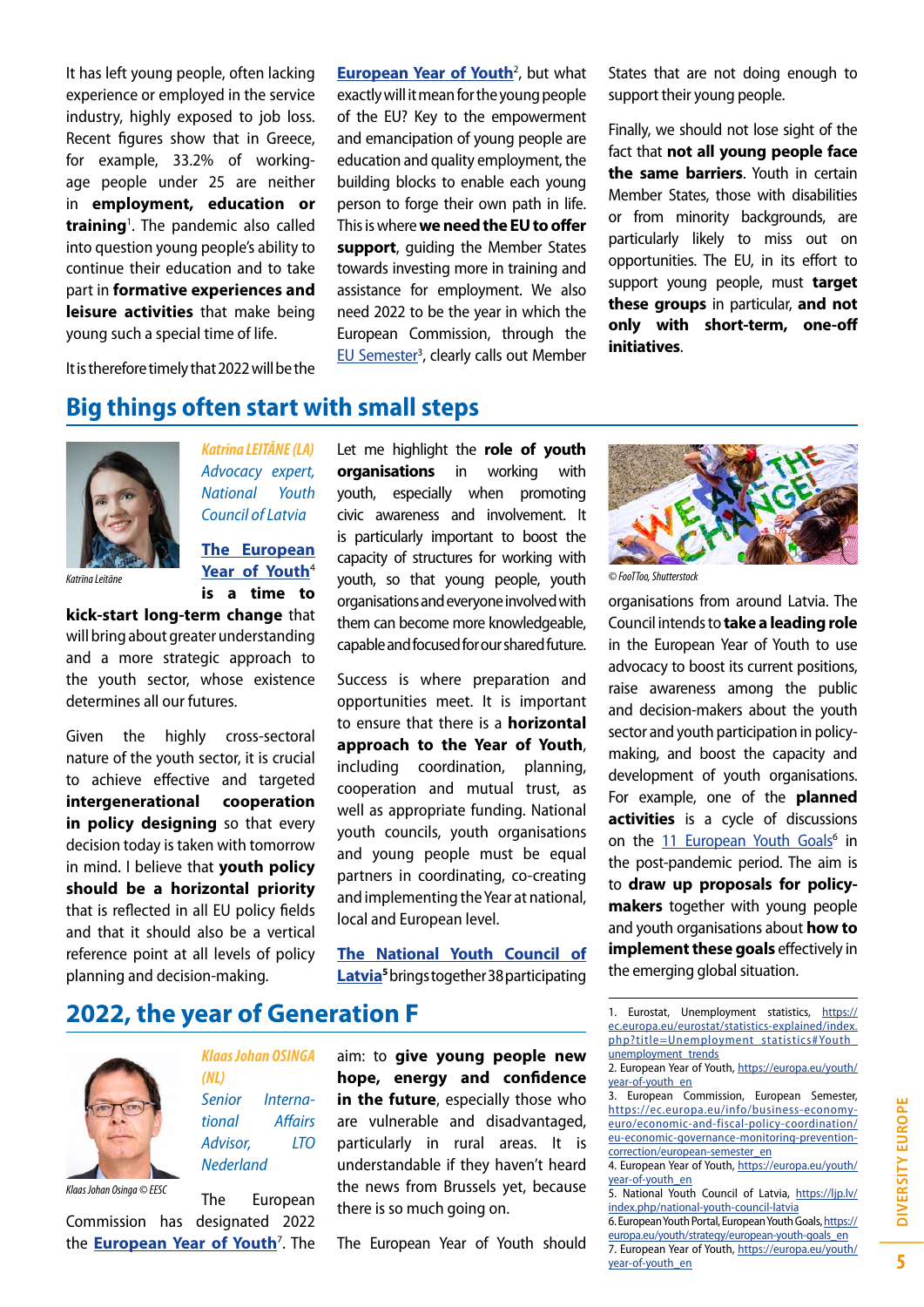<span id="page-5-0"></span>be about 2030 and 2050. That is what Brussels is all about. It has to appeal to young people: their future. You often hear the big word "transition". This is about **green ambitions** clashing with the harsh realities of today. By the same token, the constantly changing nature of COVID-19 is fascinating. Every day there is something new. The **pandemic** confronts us with our lack of knowledge. The more experts there are, the more difficult it becomes. And then, a lot of knowledge is still no guarantee that it will be dealt with sensibly.

This contrast between knowledge and uncertainty, the short and the long term, is also the kind of discussion we have in farming. **You can't always wait until everything is clear.** Entrepreneurs know that and **young people can learn from it**. Because why should our times be any different from those of our ancestors? In one century, they went from horse-drawn carts to Elon Musk. It just happened.

And when I talk to **young farmers and market gardeners**, I see that they are familiar with the big issues. They don't have blinkers on. And yet **they want to stay** in agriculture and horticulture. Sometimes against all logic. You can wait a long time for certainty, but then you get lost in doubt. So you follow your gut feeling. After all, **entrepreneurship is about taking risks**. It takes courage and energy, then moving ahead one step at a time and, above all, taking pleasure in the small successes.

Just before Christmas 2021, the LTO Members' Magazine *[Nieuwe Oogst1](https://www.nieuweoogst.nl/)* (New Harvest) produced a nice edition about 'farmers' culture'. What this means is that, in addition to Generations Y and Z, there is now also **"Generation F"** (for Farmers), which will not be deterred and will roll up its sleeves. Go for it, Generation F!

1. LTO Members' Magazine, New Harvest, [https://](https://www.nieuweoogst.nl/) [www.nieuweoogst.nl/](https://www.nieuweoogst.nl/)

#### *OP-ED*

## **How can we make the Year of Youth meaningful?**



*Silja Markkula © EYF*

world views, but there is one thing we all have in common: we begin our own journey in the world. We

*Silja MARKKULA*

*an Youth Forum*

Young people have different e x p e r i e n c e s , backgrounds and

leave our parents' homes for new adventures. We start families; we start our careers; we discover who



*© European Youth Forum*

This period of transitions is full of opportunities but it is increasingly a source of anxiety for my generation. In the aftermath of a decade-long financial crisis and the coronavirus pandemic, the youth unemployment rate in Europe is more than double that of the general population. Research by the **European Youth** [Forum](https://www.youthforum.org/)<sup>1</sup> revealed that decision makers have paid little attention to young people's employment prospects,

we are.

*President, Europe*education, wellbeing and mental health. As a result, we are suffering and we are paying the price.

> Women, as well as young people from backgrounds subject to racial prejudice, are disproportionately affected. Left behind by structural discrimination, communities are held back still more by the pandemic and by recovery programmes that do not meet their needs.

> The EU has dedicated the [European](https://europa.eu/youth/year-of-youth_en) [Year of Youth](https://europa.eu/youth/year-of-youth_en)<sup>2</sup> to boosting governments' focus on young people. If we want it to have a meaningful impact, it is time to take meaningful steps.

> First, the EU should adopt a Youth Test, ensuring that no legislative act has an unmitigatedly negative impact on young people. Young people are underrepresented in political processes - a problem which could be addressed by a consultative Youth Test.

> Second, we must collect more information regarding young people's experiences. If we are to

design effective budgets and policies, we must understand the barriers that young people face when seeking a job or searching for housing. This information must be disaggregated according to social factors, so that we expose the disproportionate allocation of risks and privilege.

Third, we must help young people start their careers. Unpaid internships have all but replaced paying entrylevel positions, becoming a barrier to dignified employment. Young people are increasingly required to labour for years in so-called learning opportunities, before employers even consider them for a minimum wage position. During this time, some can rely on their parents' financial resources, but many others are forced to give up on their dreams. The practice of unpaid internships must end.

All young people deserve a bright future. The European Year of Youth is the opportunity to keep this promise.

European Youth Forum, [https://www.](https://www.youthforum.org/) [youthforum.org/](https://www.youthforum.org/) 2. European Year of Youth, [https://europa.eu/](https://europa.eu/youth/year-of-youth_en) [youth/year-of-youth\\_en](https://europa.eu/youth/year-of-youth_en)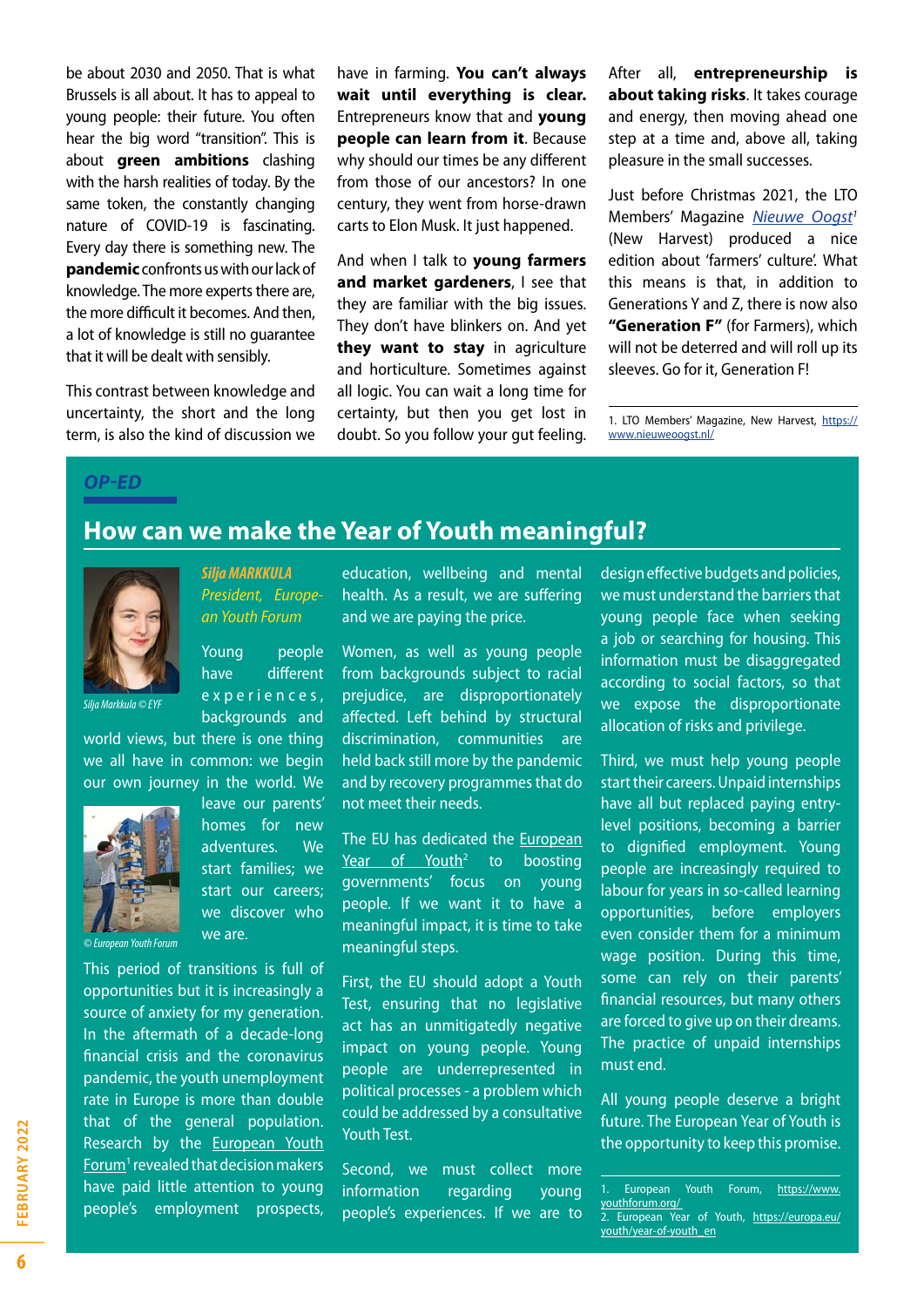## **The integration of young people with disabilities: a priority in the context of the European Year of Youth**



*Miguel Ángel Cabra de Luna © ONCE Foundation*

*PhD Miguel Ángel CABRA DE LUNA (ES) Member of the Board of Directors and President of the International Relations Commission, Span-*

*ish Confederation of Social Enterprises (CEPES)*

#### *Director of Alliances and Social and International Relations, Fundación ONCE*

The decision of the European Parliament and of the Council of December 2021 designating 2022 as the *[European Year of Youth](https://europa.eu/youth/year-of-youth_en)*<sup>1</sup> aims to ensure a green, digital and inclusive future for all Europeans under 30.

The [Decision](https://data.consilium.europa.eu/doc/document/PE-81-2021-REV-1/en/pdf)<sup>2</sup> reflects the third Youth Goal, which forms part of the [EU](https://europa.eu/youth/strategy_en) [Youth Strategy 2019-2027](https://europa.eu/youth/strategy_en)<sup>3</sup>, aimed at **creating inclusive societies** that ensure the participation of all youth in society. However, young people with disabilities are scarcely mentioned in the Decision. The expressed mention of youth with disabilities in Article 2(b) should be welcomed. It states that the European Year of Youth shall aim to **help young people** 



*© wavebreakmedia, Shutterstock*

**with disabilities**, as well as young people **from other disadvantaged backgrounds**, to acquire relevant knowledge and competences and thus become active and engaged citizens and actors of change. However, given that people with disabilities account for 15% of the population, **a greater focus** on young people with disabilities **would not have gone astray**.

The European Year of Youth offers the **best opportunity to increase the spotlight** on people with disabilities. This is not only an opportunity, but a must, given the [Council](https://eur-lex.europa.eu/legal-content/EN/TXT/?uri=CELEX%3A32020H1104%2801%29)  [Recommendation](https://eur-lex.europa.eu/legal-content/EN/TXT/?uri=CELEX%3A32020H1104%2801%29)<sup>4</sup> of 30 October 2020, replacing that which established the Youth Guarantee in 2013, which states that those who have any form of disability are at a disproportionate

disadvantage, as employment rates of people with disabilities are considerably lower than those of people who do not have any kind of disability. In turn, this **employment gap** is especially noticeable when speaking about young people with disabilities.

To address this issue, the Recommendation proposes strengthening the focus on people with disabilities, offering inclusive **education and training**, ensuring **accessibility**, and **combating stereotypes around disability in the workplace**. I strongly believe that these are the courses of action to which the European Year of Youth should dedicate the majority of its efforts. This would ensure that people with disabilities are effectively incorporated at the core of a future European society that is inclusive, environmentally friendly, and predominately digitalised.

I have no doubt that the EESC and all other European institutions will continue working towards this goal to ensure a fully inclusive future for our youth.

# **The European Year of Youth should raise interest in the professions and address the shortage of young talent**



*Rudolf Kolbe*

*Rudolf KOLBE (AT) Vi ce - Pre s i d e n t, Diversity Europe Group President, Austrian Federal Conference of the Liberal Professions*

*President, Austrian Federal Chamber of Architects and Chartered Engineers*

The Commission has declared this year the *[European Year of Youth](https://europa.eu/youth/year-of-youth_en)*<sup>5</sup> and this comes not a minute too soon. The aim of the initiative is to restore young people's optimism and confident

outlook for the future after years of challenging restrictions brought about by the coronavirus pandemic.

However, it is not only young people in general that need this initiative. As a long-standing representative of the concerns of the professions within the EU, issues such as supporting **talent development** and the **shortage of young talent** have featured prominently in my work. We are seeing shortages of doctors and workers with technical expertise left, right and centre. So how can we build the bridge between these two needs?



*© Photographee.eu, Shutterstock*

1. European Year of Youth, [https://europa.eu/youth/](https://europa.eu/youth/year-of-youth_en) [year-of-youth\\_en](https://europa.eu/youth/year-of-youth_en)

<sup>2.</sup> EU, Decision of the EP and the Council on a EYY (2022). https://data.consilium.europa.eu/doc/ [https://data.consilium.europa.eu/doc/](https://data.consilium.europa.eu/doc/document/PE-81-2021-REV-1/en/pdf) [document/PE-81-2021-REV-1/en/pdf](https://data.consilium.europa.eu/doc/document/PE-81-2021-REV-1/en/pdf)

<sup>3.</sup> European Youth Portal, EU Youth Strategy, [https://](https://europa.eu/youth/strategy_en) [europa.eu/youth/strategy\\_en](https://europa.eu/youth/strategy_en)

<sup>4.</sup> EUR-Lex, [https://eur-lex.europa.eu/legal-content/](https://eur-lex.europa.eu/legal-content/EN/TXT/?uri=CELEX%3A32020H1104%2801%29) [EN/TXT/?uri=CELEX%3A32020H1104%2801%29](https://eur-lex.europa.eu/legal-content/EN/TXT/?uri=CELEX%3A32020H1104%2801%29) 5. European Year of Youth, [https://europa.eu/youth/](https://europa.eu/youth/year-of-youth_en) [year-of-youth\\_en](https://europa.eu/youth/year-of-youth_en)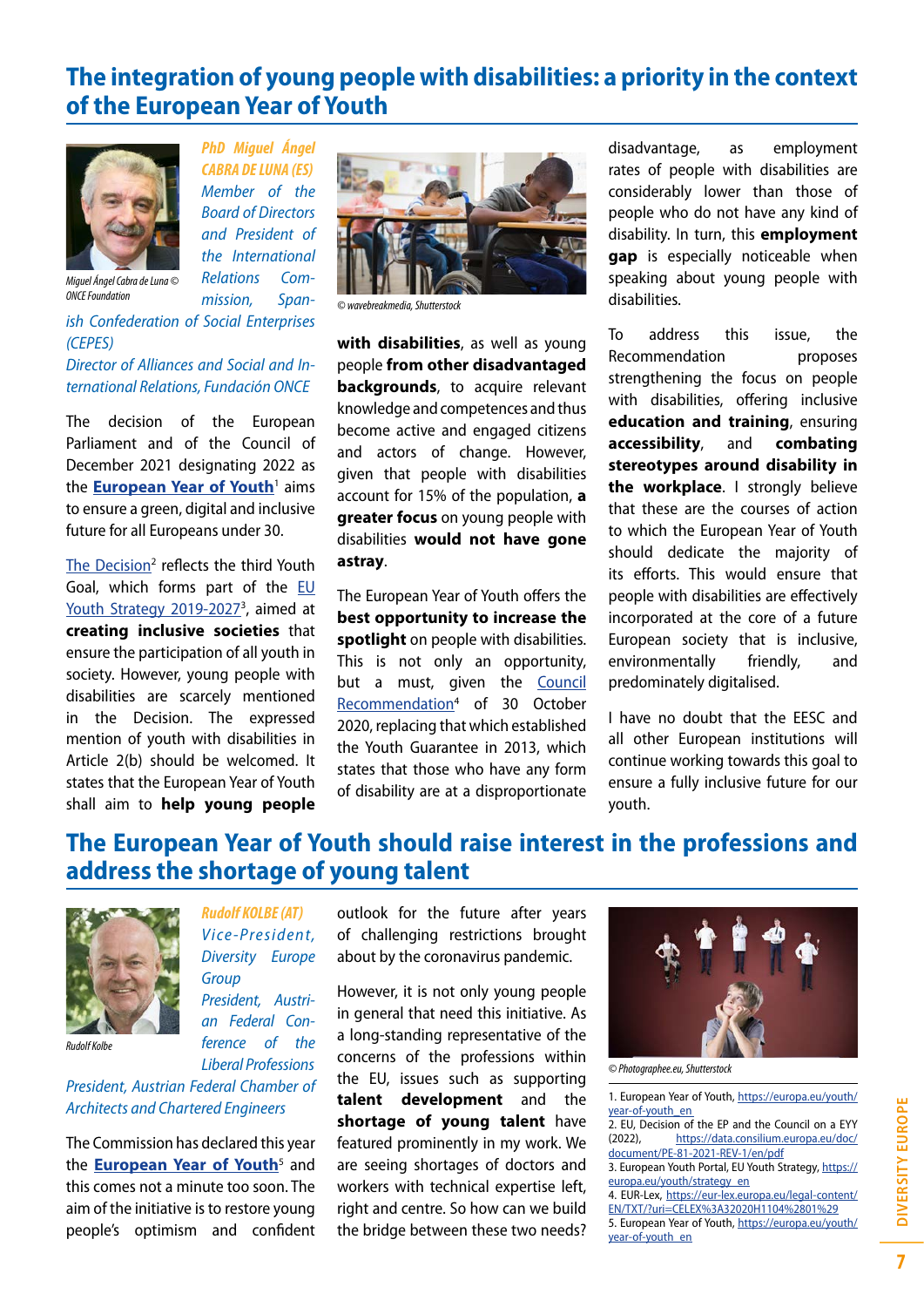While pre-pandemic support for young talent focused on recruitment, the challenges have become much more complex after two long years of distance learning and restrictions on freedom.

It is clear from the current developments in climate protection that young people – quite justifiably – do not feel sufficiently heard and taken seriously. We, as the older generation, will have to question many of our beliefs, move out of our comfort zone and make way for the "new", in order to engage with young people on an equal footing and restore enthusiasm and trust.

As a link between the EU institutions and civil society, the **EESC** in particular must make use of the European Year of Youth and be open, as an institution. to much **broader involvement of young people** and their ideas and visions. Only on this basis will we be able to design funding programmes and measures in a way that ensures they are both used and useful.

We need to make genuine **efforts to generate enthusiasm for the professions** – from healthcare professions to legal professions and technical professions! These professions have such great potential to serve the common good and help deal with crises more effectively. We need to show the significant contribution that **meaningful work** makes to **life satisfaction**. In this way, the European Year of Youth can become a win-win for all of us.

# **EUROPEAN YEAR OF YOUTH – a lovely Christmas gift or a unique opportunity?**



*Trainer and Facilitator, National Youth Council of Slovenia*

*Neža REPANŠEK (SL)*

*Neža Repanšek*

In early December 2021,

the **[European Year of Youth](https://europa.eu/youth/year-of-youth_en)**<sup>1</sup> announcement came as an early Christmas gift – or like a bolt out of the blue. The **initial excitement** of all of those who dedicate their lives to improving the lives of young people, was suddenly overwhelmed by **substantial concern**. Developing a new, unique, "never heard of" initiative to implement in 2022 (that was only two weeks away), felt like mission impossible. After years of struggling for the spotlight in the EU, we were given a strong blast of attention out of nowhere.

In reality**, we were not unprepared**. Topics relevant to young people are not outdated – they are even more focused in light of the ongoing pandemic. Mental health, labour market rights, housing challenges, independent living – challenges of our daily realities.

In September 2021, as part of the [Slovenian Presidency of the Council](https://slovenian-presidency.consilium.europa.eu/en/)  [of the EU](https://slovenian-presidency.consilium.europa.eu/en/)<sup>2</sup>, the European Youth [Conference](https://slovenian-presidency.consilium.europa.eu/en/events/eu-youth-conference/)<sup>3</sup> looked at the whole cycle of **EU Youth Dialogue<sup>4</sup>**. It evaluated the intermediate results of the 8th cycle of the EU Youth Dialogue and, most importantly, what is still missing in order to create "Spaces and Participation for all". [Joint recommendations](https://irp.cdn-website.com/66e920f6/files/uploaded/EUYC-Joint-recommendations-of-the-8th-Cycle.pdf)<sup>5</sup> of the 8th Cycle of the EU Youth Dialogue "YOUth for Europe and Europe for YOU" requested that both the Member States and the European Commission always give **concrete feedback**  In the European Year of Youth, efforts will focus on synergies and complementarity with other EU programs for young people in all policy areas.

The Year will offer an **ideal opportunity for the EESC** to get even more involved in topics essential to future generations. In collaboration with the **[European Youth Forum](https://www.youthforum.org/)<sup>6</sup>**, we want to create an **EU Youth Test**. This idea resulted from consultations with young people and youth organisations, who consider a clear need to include young people in policymaking, meaningful engagement, impact assessment and follow-up. The Youth Test provides a platform for all these.

Let us find concrete ways to overcome our indifference and contribute to this unique opportunity the European Year of Youth brings.

*© Rawpixel.com, Shutterstock*

**people**, and ensure a **mutual e v a l u a t i o n process** whenever they involve them in their decisionmaking process, to make sure that participation is real.

**to young** 

1. European Year of Youth, [https://europa.eu/youth/](https://europa.eu/youth/year-of-youth_en) [year-of-youth\\_en](https://europa.eu/youth/year-of-youth_en)

6. European Youth Forum, <https://www.youthforum.org/>

**8**



<sup>2.</sup> Slovenian Presidency of the Council of the EU 2021, <https://slovenian-presidency.consilium.europa.eu/en/> 3. Slovenian Presidency, EU Youth Conference, [https://slovenian-presidency.consilium.europa.eu/](https://slovenian-presidency.consilium.europa.eu/en/events/eu-youth-conference/) [en/events/eu-youth-conference/](https://slovenian-presidency.consilium.europa.eu/en/events/eu-youth-conference/)

<sup>4.</sup> European Youth Portal, Previous cycles of the EU Youth Dialogue, [https://europa.eu/youth/get](https://europa.eu/youth/get-involved/eu-youth-dialogue/previous-eu-youth-dialogue-consultations_en)[involved/eu-youth-dialogue/previous-eu-youth](https://europa.eu/youth/get-involved/eu-youth-dialogue/previous-eu-youth-dialogue-consultations_en)[dialogue-consultations\\_en](https://europa.eu/youth/get-involved/eu-youth-dialogue/previous-eu-youth-dialogue-consultations_en)

<sup>5.</sup> Slovenian Presidency, Recommendations 8th EU Youth Dialogue, [https://irp.cdn-website.](https://irp.cdn-website.com/66e920f6/files/uploaded/EUYC-Joint-recommendations-of-the-8th-Cycle.pdf) [com/66e920f6/files/uploaded/EUYC-Joint](https://irp.cdn-website.com/66e920f6/files/uploaded/EUYC-Joint-recommendations-of-the-8th-Cycle.pdf)[recommendations-of-the-8th-Cycle.pdf](https://irp.cdn-website.com/66e920f6/files/uploaded/EUYC-Joint-recommendations-of-the-8th-Cycle.pdf)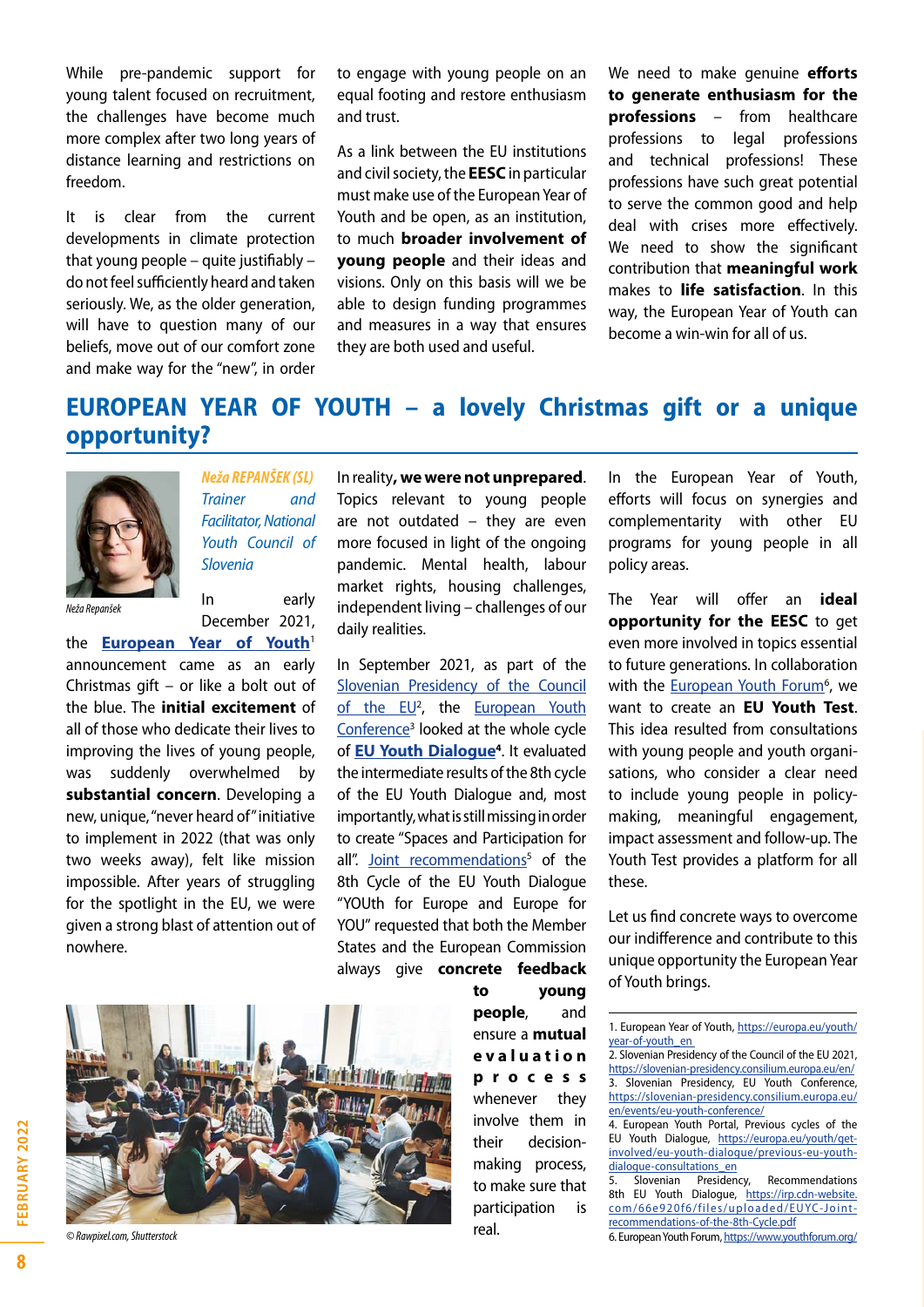# **A successful European Year of Youth leads to enhanced political participation among young people**



*Vertti KIUKAS (FI) Secretary-General, SOSTE Finnish Federation for Social Affairs and Health*

Europe has

*Vertti Kiukas © EESC*

managed the COVID-19 crisis much more successfully than the financial and euro crises of a decade ago. Bold and decisive action was taken, and it seems that we will avoid the lost decades observed across Europe after previous crises. We saw less emphasis on balancing budgets and more emphasis on balancing the whole of society.

The <mark>[European Year of Youth](https://europa.eu/youth/year-of-youth_en)</mark>1 is a reaffirmation of the principle that Europe does not only strive to avoid public debt, but also a social and skills debt. **Europe succeeds or fails with the well-being economy** – with social investment in education, social protection and health. Our

future is built on productivity achieved by a skilled, healthy and protected population. In this way, we can not only achieve growth, but also safeguard social



*© Eugenio Marongiu, Shutterstock*

cohesion, and in doing so preserve our social structures whereby those who can work support those who cannot.

In this project, **we need the voice of young people**. The youth of today will have to bear the burdens of tomorrow, but the investments of today are crucial in order to enable them to do so. Young people must be heard when we make choices between investing or saving today.

It is worrying that young people see traditional political participation as less important. Youth activism and participation in social movements are

necessary and welcome. Strong states require strong and autonomous civil societies to ensure states act in the public interest. However, we also need young people to see how it is possible to channel their concerns directly into the political process. We need not only to **listen to youth activists**, but also to **enable young people to rise into decision-making positions** in society. The European Year of Youth will prove a success if it enables permanent changes in this direction.

The European Year of Youth is sounding a bell. That bell should echo across years and decades.

# **NEWS FROM THE CATEGORIES**

## **Consumers and Environment Category discusses climate change, energy and sustainability**

A meeting of the [Consumers and](https://www.eesc.europa.eu/en/members-groups/categories/consumers-and-environment-category-cec) [Environment Category](https://www.eesc.europa.eu/en/members-groups/categories/consumers-and-environment-category-cec)<sup>2</sup> was held on 7 February 2022. The morning session focused on the presentation of **ongoing opinions and other work of the Category.**

Co-spokesperson Bernardo Hernández Bataller reported on the passing of José Pegado Liz, a former Member of the Category and Diversity Europe Group. The intervention was followed by a minute of silence. A letter of condolence will be sent to his family.

The meeting then moved on to the presentations of current opinions: Lutz

Ribbe, rapporteur for opinion [TEN/761](https://www.eesc.europa.eu/en/our-work/opinions-information-reports/opinions/energy-prices)<sup>3</sup> on *Energy prices; Martin Mordechaj Salamon, rapporteur for opinion*  [TEN/763](https://www.eesc.europa.eu/en/our-work/opinions-information-reports/opinions/revision-energy-performance-buildings-directive)<sup>4</sup> on *Revision of the Directive on the energy efficiency of buildings; Cillian Lohan, rapporteur for opinion*  [NAT/843](https://www.eesc.europa.eu/en/our-work/opinions-information-reports/opinions/fit-55-delivering-eus-2030-climate-target-way-climate-neutrality)<sup>5</sup> on 'Fit for 55': delivering the *EU's 2030 Climate Target on the way to climate neutrality, and Arnaud Schwartz, rapporteur for opinion*  [TEN/760](https://www.eesc.europa.eu/en/our-work/opinions-information-reports/opinions/what-conditions-are-needed-energy-and-low-carbon-transition-be-socially-acceptable)<sup>6</sup> on *What conditions are necessary for the social acceptability of the energy and low-carbon transition? Kęstutis Kupšys, Member of the study groups* [ECO/566](https://www.eesc.europa.eu/en/our-work/opinions-information-reports/opinions/solvency-ii-review)<sup>7</sup> on *Solvency II and*  [ECO/549](https://www.eesc.europa.eu/en/our-work/opinions-information-reports/opinions/sustainable-finance-taxonomy-climate-change)<sup>8</sup> on *Taxonomy of Sustainable* 

*Finance - Climate Change presented the work of both study groups.*

The afternoon debate was devoted to the subject of **planned obsolescence**. Laetitia Vasseur, General Delegate of the association *Halte à l'obsolescence programmée* [\(HOP](https://www.halteobsolescence.org/)<sup>9</sup> ), recalled the history of planned obsolescence and its evolution

3. EESC opinion TEN/761, <https://europa.eu/!RYjJJQ>

- 5. EESC opinion NAT/843,<https://europa.eu/!UbJcWb>
- 6. EESC opinion TEN/760, <https://europa.eu/!G8gcRt>
- 7. EESC opinion ECO/566,<https://europa.eu/!mbG4GM>
- 8. EESC opinion ECO/549,<https://europa.eu/!mUn7BM> 9. Halte à l'obsolescence programmée, [https://www.](https://www. halteobsolescence.org/)

<sup>1.</sup> European Year of Youth, [https://europa.eu/youth/](https://europa.eu/youth/year-of-youth_en) [year-of-youth\\_en](https://europa.eu/youth/year-of-youth_en)

<sup>2.</sup> EESC Consumers and Environment Category, <https://europa.eu/!Nf36rW>

<sup>4.</sup> EESC opinion TEN/763, <https://europa.eu/!hPHhWk>

[halteobsolescence.org/](https://www. halteobsolescence.org/)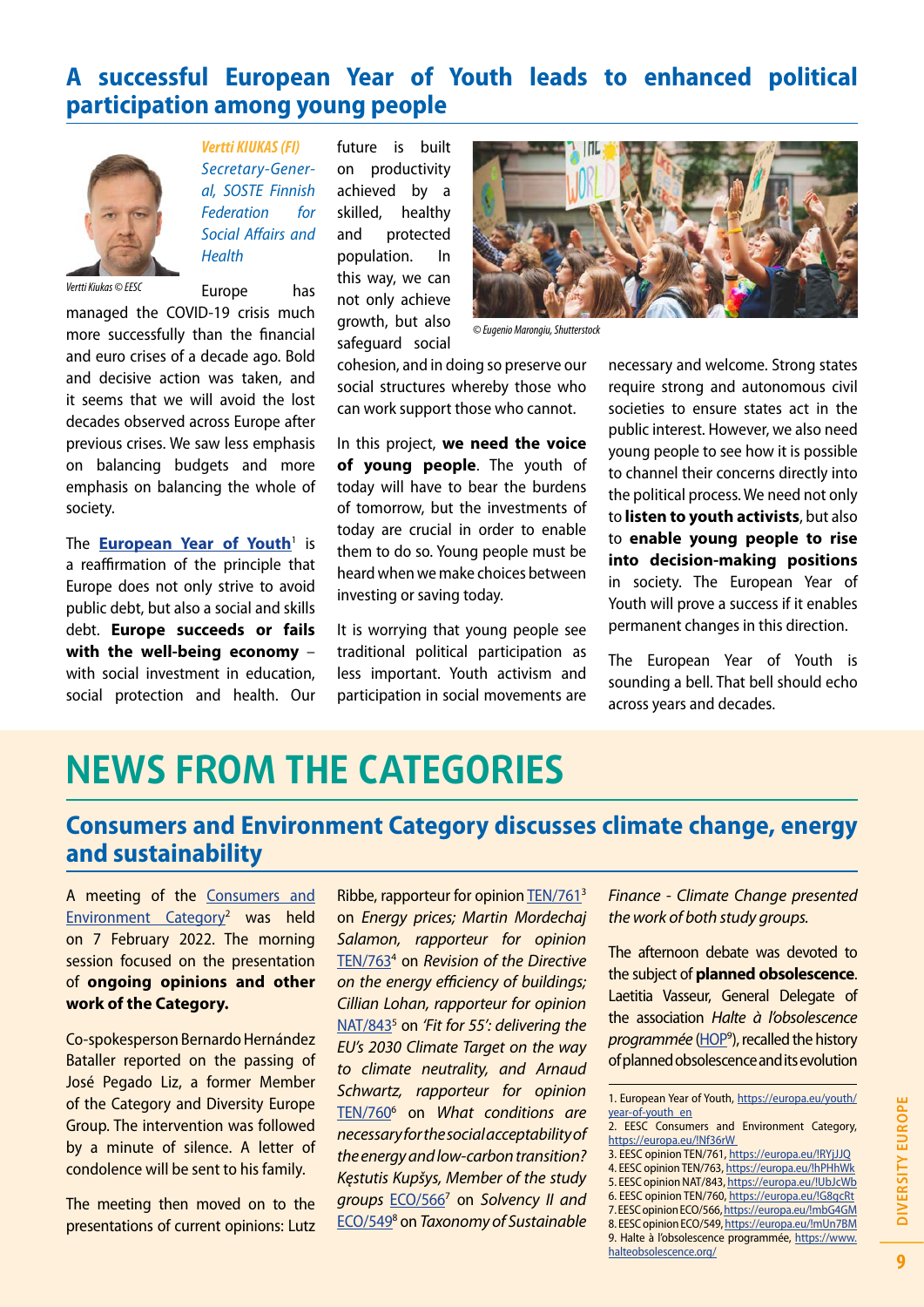since 2012. HOP was created in 2015 to fight against planned obsolescence and, more generally, to promote the extension of the life of products. The association is currently preparing a study on the reparability index, which will be available in April 2022. The repair fund and the concept of labelled repairers have also recently been implemented.

In the last part of the meeting, Marie-Laurence Drillon, responsible for consumer affairs in the EESC [INT](https://www.eesc.europa.eu/en/sections-other-bodies/sections-commission/single-market-production-and-consumption-int)  [Section](https://www.eesc.europa.eu/en/sections-other-bodies/sections-commission/single-market-production-and-consumption-int)<sup>1</sup>, gave an overview of past and future events. She presented the conclusions of the **[European](https://www.eesc.europa.eu/en/agenda/our-events/events/european-consumer-day-2021)  [Consumer Day](https://www.eesc.europa.eu/en/agenda/our-events/events/european-consumer-day-2021)2** , which took place on 10 December 2021. Ms Drillon informed Members about

the organisation of the [Consumer](https://european-consumer-summit-2022.b2match.io/home)  [Summit](https://european-consumer-summit-2022.b2match.io/home)<sup>3</sup> on 10 February 2022.

The **next meeting** of the Category is scheduled to take place on 20 June and will be devoted to the subject of **environmental health.**

# **The Farmers Category discusses CAP strategic plans and gives an update on the Fit for 55 package**

On 11 February, the EESC [Farmers](https://www.eesc.europa.eu/en/members-groups/categories/farmers-category)  $Categorical<sup>4</sup>$  held the first meeting of the year chaired by the two spokespersons Arnold Puech d'Alissac and John Comer. Members discussed how EU countries will implement the **new European Common Agriculture Policy** [\(CAP\)](https://ec.europa.eu/info/food-farming-fisheries/key-policies/common-agricultural-policy/new-cap-2023-27_en)<sup>5</sup> with a CAP strategic plan at national level, and received an update on the ongoing EESC opinions on the proposed **Fit for 55 package.**<sup>6</sup>

The first part of the meeting saw the Category Members **Andreas Thurner** (AT), **José Manuel Roche Ramo** (ES) and **Joe Healy** (IL) present the different Strategic Plans submitted by their home countries. **Alexander Bartovic**, Head of the CAP Strategic Plans Coordination Unit at the European Commission, explained the process and where it stands at the moment: EU countries were given until 31 December 2021 to submit their **national CAP strategic plans**. Following this, the Commission now has six months to approve the plans ahead of their implementation in January 2023. The presentations were followed by a lively debate between all Members.

In the second part of the meeting, Mr Thurner gave an update on the ongoing EESC opinions related to the **Fit for 55 package.** Mr Puech d'Alissac encouraged Members to be more actively involved in future opinions in order to make clear the key role of farmers and their need for support in implementing the Farms to Fork



Strategy<sup>7</sup>, the [Biodiversity Strategy](https://ec.europa.eu/environment/strategy/biodiversity-strategy-2030_en)<sup>8</sup> and the [Green Deal.](https://ec.europa.eu/info/strategy/priorities-2019-2024/european-green-deal/)<sup>9</sup>

Finally, Mr Thurner presented the [EESC](https://www.eesc.europa.eu/en/initiatives/organic-awards/eesc-organic-awards-edition-2022)  [organic awards,](https://www.eesc.europa.eu/en/initiatives/organic-awards/eesc-organic-awards-edition-2022) 10 which acknowledge different actors along the organic value chain who have developed an innovative, sustainable and inspiring project producing real added value for organic production and consumption.

The next meeting of the Farmers Category will take place on 6 July.

# **MEMBERS IN THE SPOTLIGHT**

## **Your Europe, Your Say! 2022 kicks off for Dutch students with a visit by Vice-President Jan Dirx**

#### *Jan DIRX (NL)*

*Vice-President, Diversity Europe Group Liaison Officer, Groene11 (Green11), Dutch nature and environmental organisations*

Since 2010, the Committee's annual youth event **Your Europe, Your Say!** ([YEYS](https://www.eesc.europa.eu/fr/agenda/our-events/events/your-europe-your-say-2022)<sup>11</sup>) has been bringing together around a hundred secondary school students and more than 30 teachers from all of the EU's Member States and its five candidate countries each year to debate a topical issue that affects young people. Pre-pandemic, the event took place in person in Brussels. Unfortunately, for the second year running, this year's event will have to take place fully remotely, on 31 March and 1 April.

YEYS 2022 is entitled *The truth about lies. Youth challenging disinformation*. The focus will be on fake news, getting young people thinking, and encouraging them to think critically to combat disinformation.

The vice-president of the Diversity

<sup>1.</sup> EESC, Section for Single Market, Production and Consumption (INT), <https://europa.eu/!pK46ky> 2. EESC, European Consumer Day 2021, [https://](https://europa.eu/!CUdMfp)

[europa.eu/!CUdMfp](https://europa.eu/!CUdMfp) 3. European consumer Summit 2022, [https://](https://european-consumer-summit-2022.b2match.io/home)

[european-consumer-summit-2022.b2match.io/home](https://european-consumer-summit-2022.b2match.io/home) 4. EESC Farmers' Category,<https://europa.eu/!QWU9UT> 5. European Commission, The news CAP 2023-27, [https://](https://ec.europa.eu/info/food-farming-fisheries/key-policies/common-agricultural-policy/new-cap-2023-27_en) [ec.europa.eu/info/food-farming-fisheries/key-policies/](https://ec.europa.eu/info/food-farming-fisheries/key-policies/common-agricultural-policy/new-cap-2023-27_en) [common-agricultural-policy/new-cap-2023-27\\_en](https://ec.europa.eu/info/food-farming-fisheries/key-policies/common-agricultural-policy/new-cap-2023-27_en)

<sup>6.</sup> European Commission, Fit for 55 package, [https://](https://europa.eu/!Yxy44r) [europa.eu/!Yxy44r](https://europa.eu/!Yxy44r)

<sup>7.</sup> European Commission, Farm to Fork strategy, [https://ec.europa.eu/food/horizontal-topics/farm](https://ec.europa.eu/food/horizontal-topics/farm-fork-strategy_en)[fork-strategy\\_en](https://ec.europa.eu/food/horizontal-topics/farm-fork-strategy_en)

<sup>8.</sup> European Commission, Biodiversity strategy for 2030, [https://ec.europa.eu/environment/strategy/](https://ec.europa.eu/environment/strategy/biodiversity-strategy-2030_en) [biodiversity-strategy-2030\\_en](https://ec.europa.eu/environment/strategy/biodiversity-strategy-2030_en)

<sup>9.</sup> European Commission, A European Green<br>Deal. https://ec.europa.eu/info/strategy/ [https://ec.europa.eu/info/strategy/](https://ec.europa.eu/info/strategy/priorities-2019-2024/european-green-deal/) [priorities-2019-2024/european-green-deal/](https://ec.europa.eu/info/strategy/priorities-2019-2024/european-green-deal/)

<sup>10.</sup> EESC organic awards 2022,<https://europa.eu/!HtRHym> 11. EESC, Your Europe, Your Say! 2022, [https://europa.](https://europa.eu/!MYg99T) [eu/!MYg99T](https://europa.eu/!MYg99T)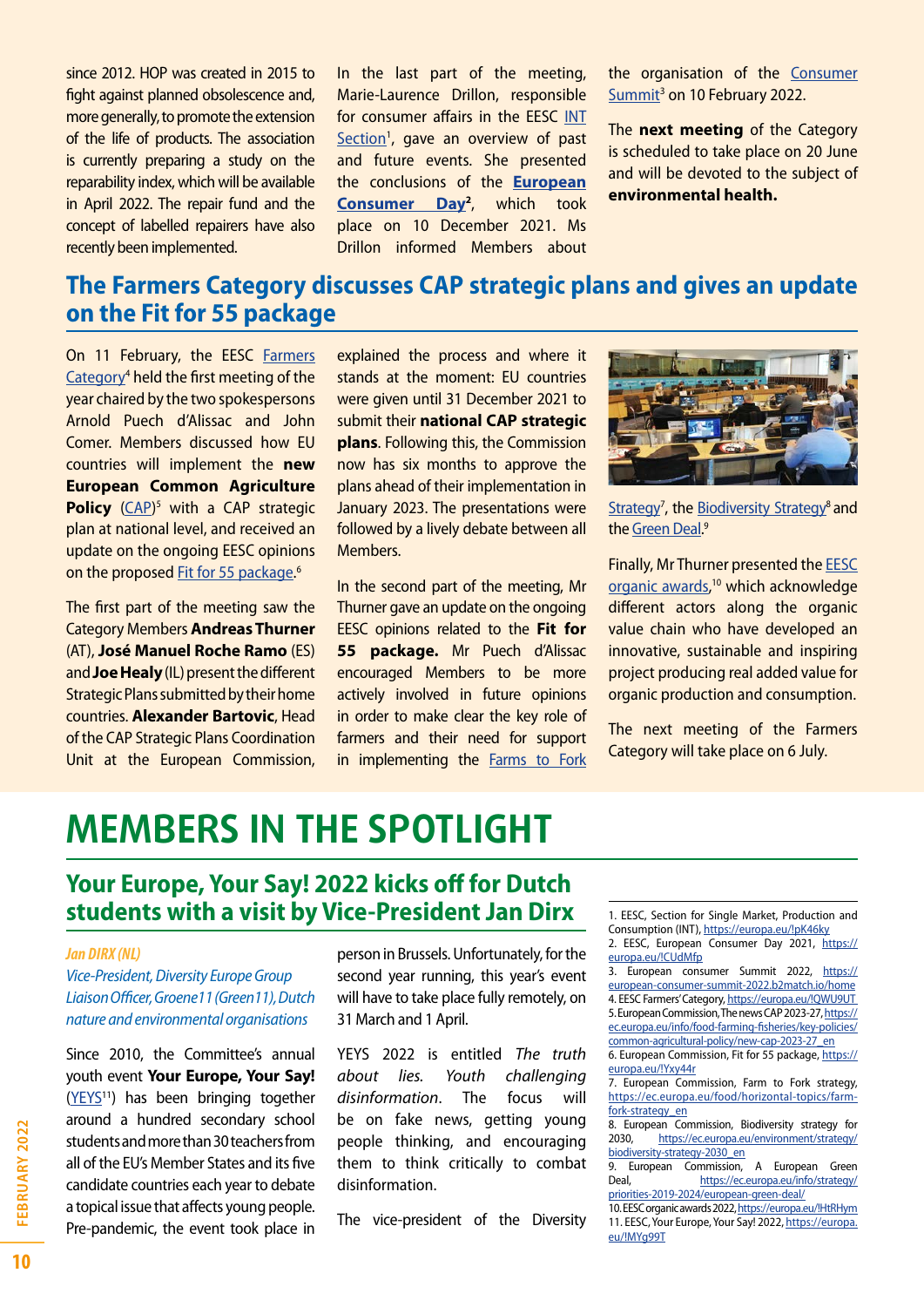<span id="page-10-0"></span>Europe Group, **Jan Dirx**, had recently the privilege to present YEYS at the school selected in the Netherlands for this year's event – **Rotterdam International Secondary School**. Some 70 students and two teachers gathered on a rainy Tuesday morning in a large space in the school building, where they could **hear about the event and ask questions**, at a distance from each other.

The meeting with Mr Dirx also marked the **start of the selection process** for the school's YEYS participants. Per school only **three students** can participate, in addition to one teacher. The teachers had devised a fully fledged selection procedure for this, partly to enable the students to gain experience of such a process. Students must first submit an application letter



*Jan Dirx and students from the Rotterdam International Secondary School* 

setting out why they want to take part, their knowledge of the topic and their own qualifications. From the applications received, the teachers will select a number of candidates

to be interviewed. The teachers will then make a final choice of the three students to represent the school in YEYS 2022. This will undoubtedly be a strong Dutch delegation.

## **The 2022 edition of Your Europe, Your Say**

**["Your Europe, Your Say!"1](https://www.eesc.europa.eu/fr/agenda/our-events/events/your-europe-your-say-2022)** is the EESC›s annual event for young people. Schools from all of the 27 EU Member States, the 5 EU candidate countries and a Brussels-based European school are invited to apply to take part and one school from each country is then selected by drawing lots. The selected schools then each choose three pupils and one accompanying teacher to meet virtually and discuss, debate and draw up recommendations addressed to the EU institutions. In 2022, a total of 99 students and 33 teachers will be invited to attend the event.

This year, **the discussions will focus on disinformation and fake news**. The goal of the event will be to raise awareness of the dangers of disinformation and to encourage the participants to become more



active in the fight against fake news. It will focus on helping youngsters to detect disinformation easily and act against it. This EESC activity will be linked to the youth chapter of the [Conference on the Future of Europe](https://futureu.europa.eu/?locale=en)<sup>2</sup> and flagged as one of the main youth events for the [European Year](https://europa.eu/youth/year-of-youth_en) [of Youth](https://europa.eu/youth/year-of-youth_en)<sup>3</sup>, because a European youth that can make choices on the basis

of trustworthy information is vital to our shared future.

You can follow the [#YEYS2022](https://twitter.com/search?q=%23YEYS2022&src=hashtag_click)<sup>4</sup> event live on **30 March and 1 April** on the [Your Europe, Your Say! Facebook](https://www.facebook.com/youreuropeyoursay)  [page](https://www.facebook.com/youreuropeyoursay).

For **more information** please visit the YEYS webpage here: [https://](https://www.eesc.europa.eu/yeys2022) [www.eesc.europa.eu/yeys2022](https://www.eesc.europa.eu/yeys2022)

<sup>1.</sup> EESC. Your Europe, Your Say! 2022, [https://europa.](https://europa.eu/!MYg99T) [eu/!MYg99T](https://europa.eu/!MYg99T)

<sup>2.</sup> Conference on the Future of Europe, [https://](https://futureu.europa.eu/?locale=en) [futureu.europa.eu/?locale=en](https://futureu.europa.eu/?locale=en)

<sup>3.</sup> European Year of Youth, [https://europa.eu/youth/](https://europa.eu/youth/year-of-youth_en) [year-of-youth\\_en](https://europa.eu/youth/year-of-youth_en)

<sup>4. #</sup>YEYS2022, [https://twitter.com/](https://twitter.com/search?q=%23YEYS2022&src=hashtag_click) [search?q=%23YEYS2022&src=hashtag\\_click](https://twitter.com/search?q=%23YEYS2022&src=hashtag_click)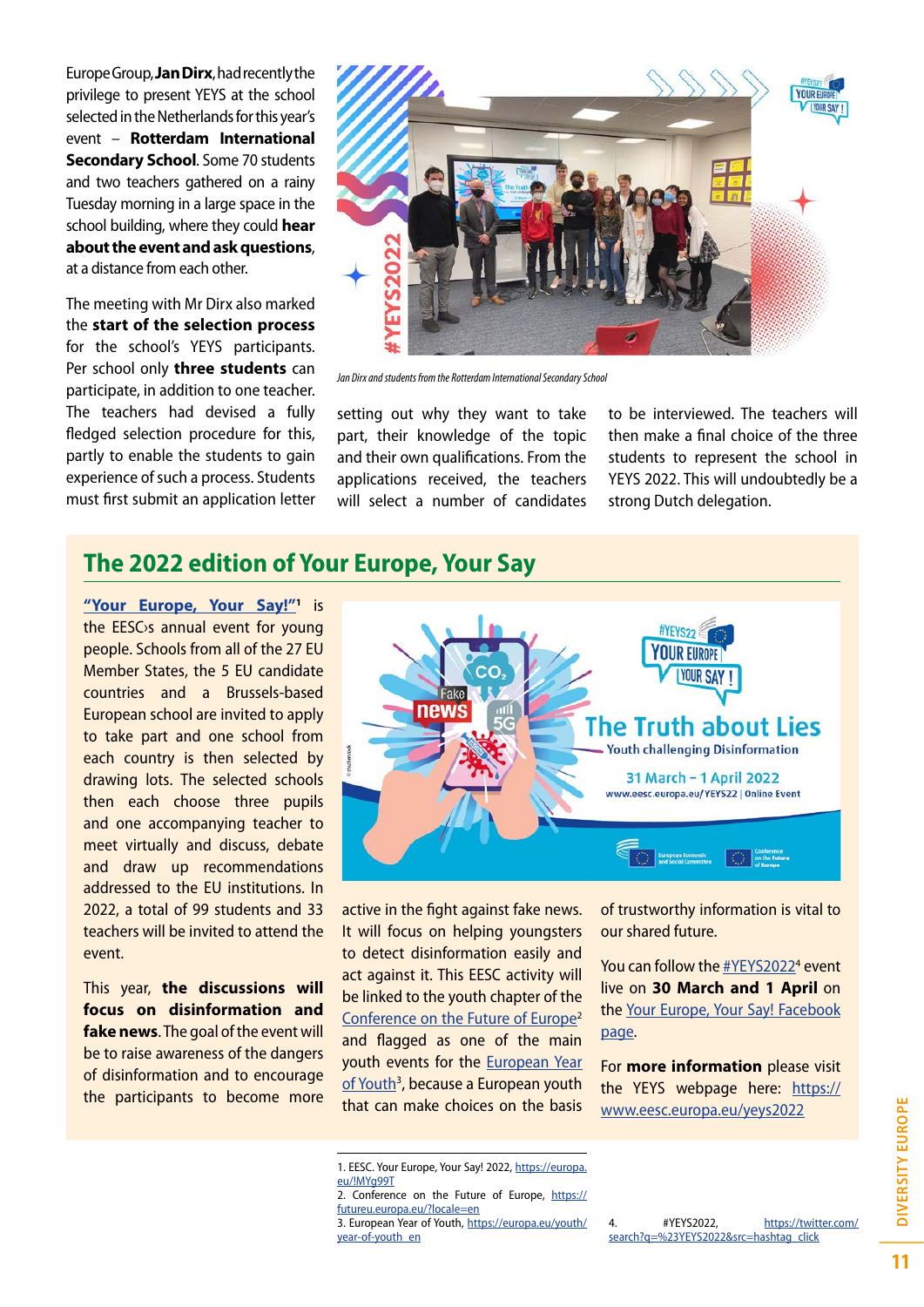# <span id="page-11-0"></span>**HIGHLIGHTS FROM THE LAST PLENARY SESSION**

# **The European Year of Youth must be more than a tokenistic photo opportunity for decision-makers**

The **European Year of Youth [\(EYY](https://europa.eu/youth/year-of-youth_en)1 )** was discussed during the January plenary session.



**Miriam Teuma**, president of the [European](https://www.coe.int/en/web/youth/cdej) [S t e e r i n g](https://www.coe.int/en/web/youth/cdej) [C o m m i t t e e](https://www.coe.int/en/web/youth/cdej) [for Youth](https://www.coe.int/en/web/youth/cdej)<sup>2</sup> at the Council of

*Miriam Teuma © EESC*

Europe, discussed the **negative impact of COVID-19** on young people and called for youth empowerment based on respect. She highlighted the importance of **youth work**, which led to active citizenship, civic engagement, and social action. She concluded by drawing attention to the ["Democracy Here, Democracy](https://www.coe.int/en/web/youth/democracy-here-now) [Now](https://www.coe.int/en/web/youth/democracy-here-now)"<sup>3</sup> campaign, which focused on meaningful youth participation in democracy.



secretarygeneral of the [European Youth](https://www.youthforum.org/) [Forum](https://www.youthforum.org/)<sup>4</sup>, spoke of his wishes for the EYY 2022, stating

**Joe Elborn**,

that there was a need to embed real and lasting change in policy-making, to improve the **availability of data** related to youth, and to **reinforce institutions active in the youth** 

**sector**. He indicated that the EYY had

the potential to be a catalyst for youth involvement and consideration at all levels, if risks were taken, money was invested, and the EU was redefined for young people.



**Anne Kjaer Bathel**, representative of the [European](https://www.friendsofeurope.org/initiatives/european-young-leaders/)  Young Leaders<sup>5</sup> p r o g r a m m e , spoke about the

*Anne Kjaer Bathel © EESC*

work of the [ReDi school](https://www.redi-school.org/)<sup>6</sup>, which she had created to educate refugees in Germany. She urged that European young people be given a voice for the future.

**EESC Diversity Europe Group**  Members contributed to the debate. **Michael McLoughlin** said this Year was about the sustained involvement of young people in decision-making and that youth participation had to be ongoing and real. **Katrīna Leitāne** said that it was crucial for youth participation to begin at a local level, and emphasised the role of grassroots organisations in laying the groundwork for this. In her view, the Year should promote a narrative that addressed all aspects in order to "stay true to the dreams of European young people for our Europe". **Jarmila Dubravská** highlighted young people as the driving force in agriculture.



*Jarmila Dubravská © EESC*

**S v j e t l a n a Marijon** expressed her r e s e n t m e n t about the fact that the EYY had been decided upon only after

the adoption of the 2022 budgets, and **Vladimír Báleš** addressed the issues facing young Roma people in Central and Eastern Europe.

**Ms Teuma** stated that the Council of Europe was trying to use the Year to break down barriers between entities and young people at the EU level. **Mr Elborn** suggested introducing a youth test or some form of obligatory mechanism to assess the impact of policy from a youth perspective. **Ms Bathel** said it should be less



*Svjetlana Marijon © EESC*

bureaucratic for young people to engage with Europe and called for more young social entrepreneurs.

All participants emphasised that the Year must be much more than a tokenistic photo opportunity for decision-makers.

A video recording of the plenary debate is available at: [https://fb.watch/](https://fb.watch/b6oZs_3mkA/) [b6oZs\\_3mkA/](https://fb.watch/b6oZs_3mkA/)

# **EESC backs priorities of French EU Council Presidency**

The Secretary of State for European Affairs in the French Government, **Clément Beaune,** joined EESC Members for a **debate on the priorities of the [French](https://presidence-francaise.consilium.europa.eu/en/) Presidency [of the Council of](https://presidence-francaise.consilium.europa.eu/en/) [the EU](https://presidence-francaise.consilium.europa.eu/en/)7** during the January plenary session. The French Council Presidency

started on 1 January 2022 and will last for six months and focus on the following **watchwords**: resilient, strong, sustainable and inclusive Europe. **Mr Beaune** outlined the presidency's priorities, which include **a sovereign Europe**, for instance with regard to challenges related to

<sup>1.</sup> European Year of Youth, [https://europa.eu/youth/](https://europa.eu/youth/year-of-youth_en) [year-of-youth\\_en](https://europa.eu/youth/year-of-youth_en)

<sup>2.</sup> Council of Europe, European Steering Committee for Youth,<https://www.coe.int/en/web/youth/cdej> 3. Council of Europe, Now campaign, [https://www.](https://www.coe.int/en/web/youth/democracy-here-now) [coe.int/en/web/youth/democracy-here-now](https://www.coe.int/en/web/youth/democracy-here-now)

<sup>4.</sup> European Youth Forum,<https://www.youthforum.org/> 5. Friends of Europe, European Young Leaders, [https://www.friendsofeurope.org/initiatives/](https://www.friendsofeurope.org/initiatives/european-young-leaders/) [european-young-leaders/](https://www.friendsofeurope.org/initiatives/european-young-leaders/)

<sup>6.</sup> ReDi School of Digital Integration, [https://www.](https://www.redi-school.org/) [redi-school.org/](https://www.redi-school.org/)

<sup>7.</sup> French Presidency of the Council of the EU, [https://](https://presidence-francaise.consilium.europa.eu/en/) [presidence-francaise.consilium.europa.eu/en/](https://presidence-francaise.consilium.europa.eu/en/)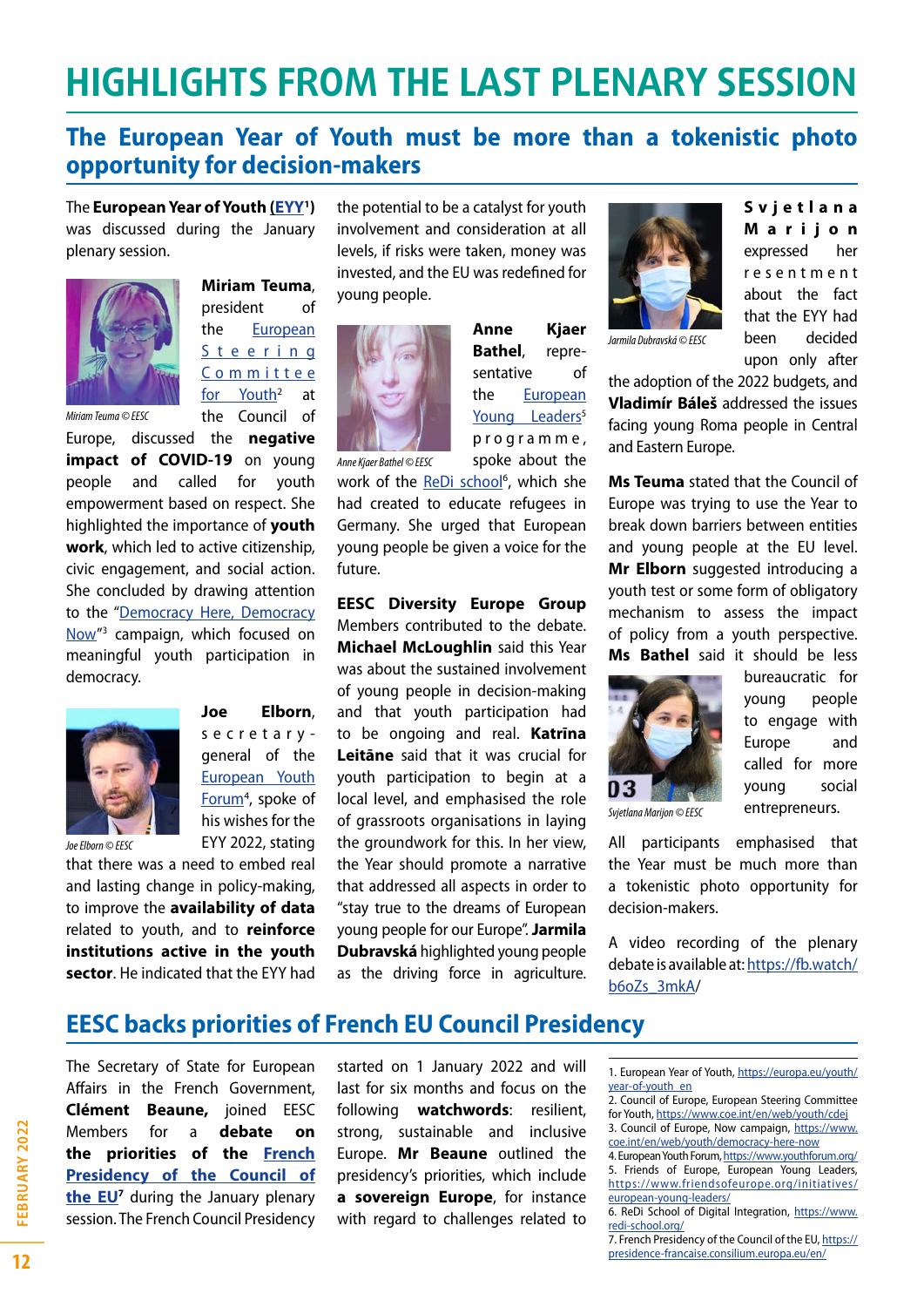

migration, and the [Schengen](https://ec.europa.eu/home-affairs/policies/schengen-borders-and-visa/schengen-area_en) [Area](https://ec.europa.eu/home-affairs/policies/schengen-borders-and-visa/schengen-area_en)<sup>1</sup>. He also spoke about the need for a social and fair green transition, *Clément Beaune © EESC Séamus Boland © EESC Thierry Libaert © EESC* for instance

with regard to the **Carbon Border Adjustment Mechanism [\(CBAM](https://ec.europa.eu/commission/presscorner/detail/en/qanda_21_3661)2 )** and rules for imports and exports. Mr Beaune highlighted the success of **Erasmus**+<sup>3</sup> and the **[European Civic](https://www.eesc.europa.eu/en/our-work/opinions-information-reports/opinions/eesc-opinion-european-civic-service)** Service<sup>4</sup> in allowing young people to have a true European experience. Initiatives like that needed to be continued and built on.

The Diversity Europe Group president, **Séamus Boland** and Group Member, **Thierry Libaert** participated in the general debate. **Mr Boland** welcomed



areas.

its fundamental values. Mr Boland stressed the need to face up to the responsibilities of climate change and relations with China. There was more room for manoeuvre on EU approaches, especially in social policy

**Mr Libaert** saw a need to revitalise and promote civil society organisations. He hoped that the [Conference on the Future of Europe](https://futureu.europa.eu/?locale=en)<sup>5</sup> would lead to meaningful decisions so that proposals from European citizens

the ambition, optimism and confidence of the French Council P r e s i d e n c y . He said that people need assurances that Europe will stand by



were heeded. It was a question of credibility. Mr Libaert called on the French Council Presidency to **speak more** 

**about Europeans and less about European Union** in order to bring populations together.

In his reply to the comments by EESC Members, **Mr Beaune** recognised the Committee's input in the areas of digitalisation, climate change and society. He concluded by saying that fundamental rights need to be activated in Europe and around the world.

The full debate can be watched at: <https://fb.watch/b6oW9xXxuh/>

# **OVERVIEW OF RECENT WORK**

The last EESC plenary session took place on 19 and 20 January 2022, in a hybrid format. The EESC plenary adopted 16 opinions, 5 of which were drafted by Members of the Diversity Europe Group. A list of the recent work can be found below.

Giuseppe GUERINI (IT), rapporteur, [INT/965](https://www.eesc.europa.eu/en/our-work/opinions-information-reports/opinions/innovative-financial-instruments-part-development-social-impact-companies)<sup>1</sup> Innovative financial instruments as part of the development of social impact companies

**Joël DESTOM (FR)**, rapporteur, *ECO/567*<sup>2</sup> The benefits of the outermost regions for the European Union

Juraj SIPKO (SK), rapporteur, **ECO/568<sup>3</sup> Euro area economic policy 2022** 

**Miguel Ángel CABRA DE LUNA (ES)**, rapporteur, [SOC/687](https://www.eesc.europa.eu/en/our-work/opinions-information-reports/opinions/towards-new-care-model-elderly-learning-covid-19-pandemic-own-initiative-opinion-gr-iii)<sup>4</sup> Towards a New Care Model for the Elderly: learning from the COVID-19 pandemic

Panagiotis GKOFAS (EL), co-rapporteur, [INT/947](https://www.eesc.europa.eu/en/our-work/opinions-information-reports/opinions/next-generation-sme-strategy-enhancing-effective-and-swift-delivery)<sup>5</sup> Next Generation SME Strategy – Enhancing Effective and Swift Delivery

The **complete texts** of all EESC opinions are available in various language versions on the Committee's <u>[website](https://www.eesc.europa.eu/en/our-work/opinions-information-reports/opinions)</u><sup>6</sup>.

The **next EESC plenary session** will take place on 23 and 24 March 2022. For more information on the upcoming plenary session please visit our <u>[website](https://www.eesc.europa.eu/en/agenda/plenary-sessions)</u><sup>7</sup>.

5. EESC opinion SOC/323,<https://europa.eu/!kjpvvx>

A list including all **new work appointments** of Diversity Europe Group Members is available on the Committee's [website](https://www.eesc.europa.eu/en/news-media/news/new-work-appointments-january-2022)<sup>8</sup>.

7. EESC plenary sessions, <https://europa.eu/!Dg84qG>

<sup>1.</sup> European Commission, Schengen Area, [https://](https://europa.eu/!yFhhkC) [europa.eu/!yFhhkC](https://europa.eu/!yFhhkC)

European Commission, CBAM, [https://](https://ec.europa.eu/commission/presscorner/detail/en/qanda_21_3661/smo) [ec.europa.eu/commission/presscorner/detail/en/](https://ec.europa.eu/commission/presscorner/detail/en/qanda_21_3661/smo) [qanda\\_21\\_3661/smo](https://ec.europa.eu/commission/presscorner/detail/en/qanda_21_3661/smo)

<sup>3.</sup> European Commission, Erasmus+, [https://erasmus](https://erasmus-plus.ec.europa.eu/)[plus.ec.europa.eu/](https://erasmus-plus.ec.europa.eu/)

<sup>4.</sup> Conference on the Future of Europe, [https://](https://futureu.europa.eu/?locale=en) [futureu.europa.eu/?locale=en](https://futureu.europa.eu/?locale=en)

<sup>1.</sup> EESC opinion INT/965, <https://europa.eu/!rU7KGg> 2. EESC opinion ECO/567,<https://europa.eu/!QrhdGU>

<sup>3.</sup> EESC opinion ECO/568,<https://europa.eu/!pvc7vC>

<sup>4.</sup> EESC opinion SOC/687,<https://europa.eu/!4kQmHM>

<sup>5.</sup> EESC opinion INT/947,<https://europa.eu/!T7DNPT> 6. EESC opinions,<https://europa.eu/!wF86wY>

<sup>8.</sup> EESC, New work appointments – January 2022, <https://europa.eu/!QDpnM8>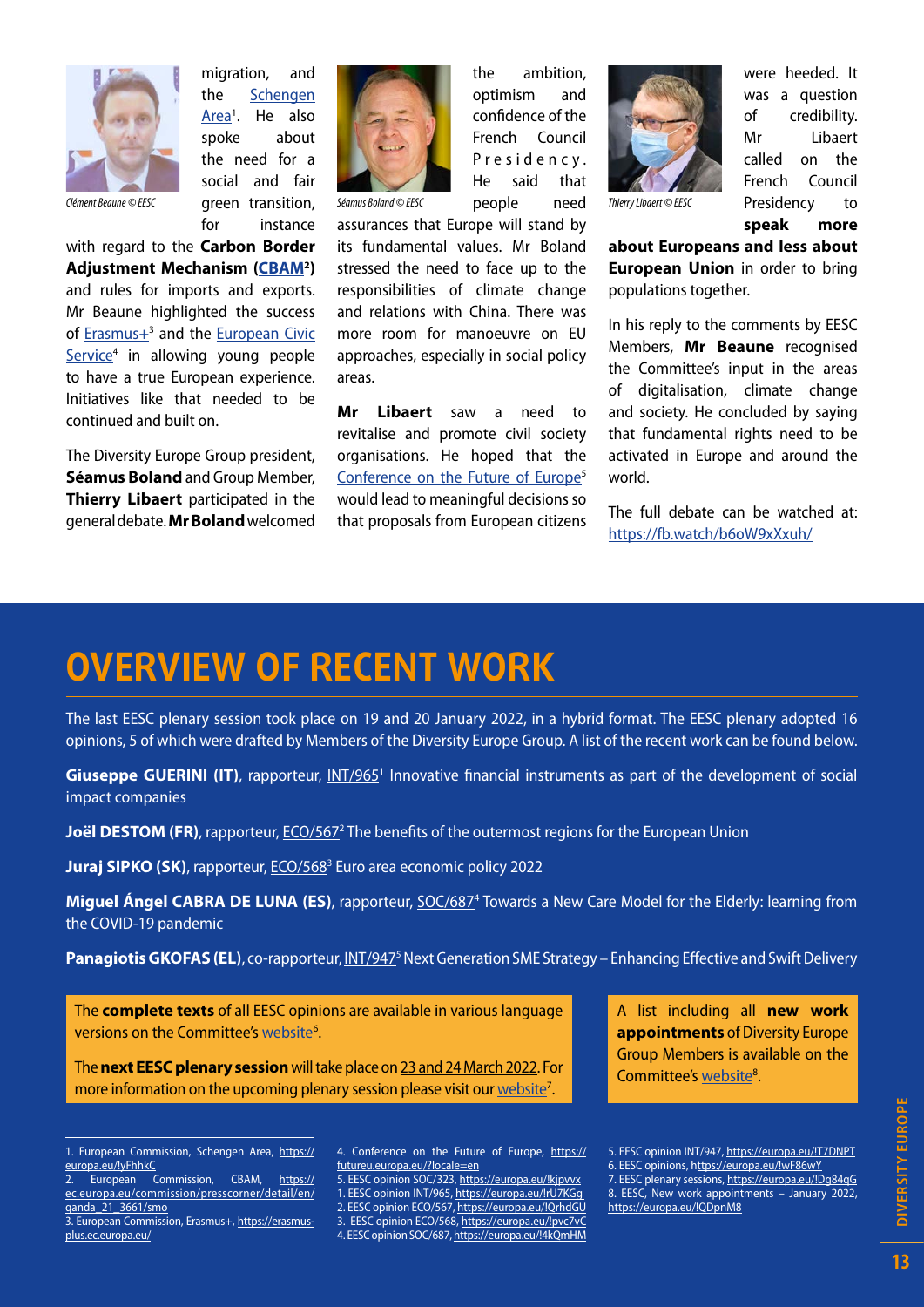# **WHAT HAPPENED TO THE EESC OPINION SOC/699?**

*An interview with the rapporteur for the opinion on "Guidelines for the employment policies of the Member States".*



*Marina Elvira Calderone © EESC*

*Marina Elvira CALDERONE (IT) Co-spokesperson, EESC Liberal Professions Category President, National Council of Labour Consultants President, CUP association for the professions*

*Your opinion was adopted by the EESC plenary in September 2021. What are the three main findings of this opinion?*

O p i n i o n SOC/699 is devoted to guidelines for Member State employment policies for the year 2021. The first result relates to the enhancement of the guidelines to boost the demand for labour, increase the supply of labour and improve access to employment, skills and competencies, improve

the functioning of labour markets and the effectiveness of social dialogue, promote equal opportunities for all, foster social inclusion and combat poverty. The second main result is related to the affirmation that the coordination of effective employment policies is a fundamental action to improve the level of cohesion between Member States and reduce the conditions of social and economic disparity. The third result relates to the fact that this very important opinion was discussed and approved with high levels of agreement and unity of purpose.

#### *How could these issues be addressed? What are your three main proposals?*

In order to increase labour supply and improve access to employment, skills and competences, effective coordination between training and labour market investment measures in the National Recovery and Resilience Plans ([NRRPs](https://ec.europa.eu/info/business-economy-euro/recovery-coronavirus/recovery-and-resilience-facility_en)<sup>1</sup>) and the **[Structural Funds](https://ec.europa.eu/regional_policy/en/funding/)<sup>2</sup> is crucial.** It will also be necessary to promote the creation of effective national activation systems for work, which

allow for the integration, retraining and relocation of workers. To this end, the opinion contains a proposal for the creation of a European digital platform for matching labour supply and demand, which would constitute a standard shared between Member States and employment services, in order to promote active policies and European mobility, not least by strengthening both public and

private employment services. Finally, in order to promote equal opportunities for all, social inclusion and the fight against poverty, it is important to set up systems shared by the Member States that are able to promote gender policies, the integration of people with disabilities and people in particularly fragile conditions.

#### *In the opinion, what do you recommend with regard to youth employment policies?*

Talking about the future means talking about young people and about getting them onto the labour market. When it comes to innovation for the European social fabric, the impetus from the younger generations, who must be guaranteed access to quality and stable jobs, is crucial; the mobility of workers between Member States must also be promoted. In the opinion, we felt we could only agree with the content of the [Porto](https://www.consilium.europa.eu/en/press/press-releases/2021/05/08/the-porto-declaration/pdf) [Declaration](https://www.consilium.europa.eu/en/press/press-releases/2021/05/08/the-porto-declaration/pdf)<sup>3</sup>, which states that "young people are an indispensable source of dynamism, talent and creativity for Europe". To this end, it is also important to stimulate States' ability to promote measures to support self-employment,

intellectual and professional work, especially for young people, including new business activities and innovative start-ups.

2022 will be the [European Year of](https://europa.eu/youth/year-of-youth_en)  [Youth](https://europa.eu/youth/year-of-youth_en)<sup>4</sup> and it is crucial to discuss and analyse initiatives and tools to ensure we have an inclusive labour market with skills that are adapted to evolving and digitalised processes.

<sup>1.</sup> European Commission, NRRPs, [https://europa.](https://europa.eu/!jt78Jr) [eu/!jt78Jr](https://europa.eu/!jt78Jr) 2. European Commission, European Structural and

Investment Funds, [https://ec.europa.eu/regional\\_](https://ec.europa.eu/regional_policy/en/funding/)

[policy/en/funding/](https://ec.europa.eu/regional_policy/en/funding/)

<sup>3.</sup> Council of the EU, Declaration of Porto, [https://](https://www.consilium.europa.eu/en/press/press-releases/2021/05/08/the-porto-declaration/pdf) [www.consilium.europa.eu/en/press/press](https://www.consilium.europa.eu/en/press/press-releases/2021/05/08/the-porto-declaration/pdf)[releases/2021/05/08/the-porto-declaration/pdf](https://www.consilium.europa.eu/en/press/press-releases/2021/05/08/the-porto-declaration/pdf)

<sup>4.</sup> European Year of Youth, [https://europa.eu/youth/](https://europa.eu/youth/year-of-youth_en) [year-of-youth\\_en](https://europa.eu/youth/year-of-youth_en)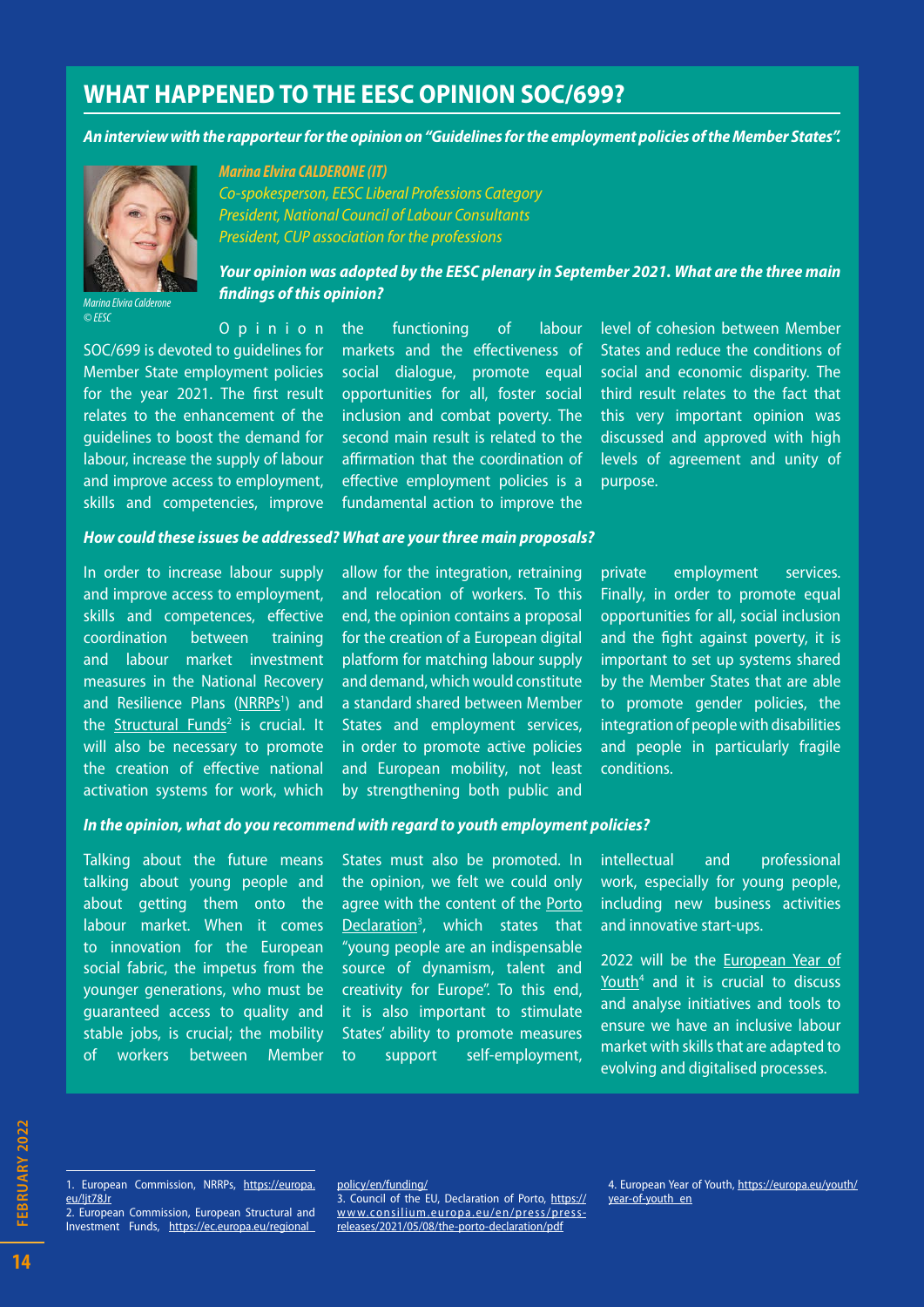<span id="page-14-0"></span>*After the adoption of the opinion, what have you done to promote the opinion and to make civil society's voice heard?*

The active and structured involvement of social partners and civil society organisations is essential for implementing the NRRPs and achieving the objectives of the action plan. To this end, my organisations, *[Consiglio Nazionale dell'Ordine dei](http://www.consulentidellavoro.gov.it/) [Consulenti del Lavoro1](http://www.consulentidellavoro.gov.it/) (National Council of Labour Consultants* in Italy), organised several meetings

and congresses where the SOC/699 opinion and its important contents were discussed, also promoting the dissemination of its principles through the press.

#### *What are the next steps?*

There is a need to establish effective dialogue procedures that facilitate real exchanges with national governments and institutions and encourage effective consultation and participation of civil society. To this end, we will continue to promote the debate on employment policies at the international level and in the EU institutions.

Find out more about the EESC opinion SOC/699 on 'Guidelines for the employment policies of the Member States' at: [https://europa.](https://europa.eu/!FRQTky) [eu/!FRQTky](https://europa.eu/!FRQTky)

# **UPCOMING EVENTS**

**01-02/03/2022** – Extraordinary meeting of the Group in Paris

**16/03/2022** – Meeting of the Social Economy Category

# **Extraordinary meeting of the Diversity Europe Group in Paris**

On 2 March 2022 and in the context of the French Presidency of the Council of the EU, the Diversity Europe Group will organise a conference in Paris entitled **'Climate Change and Energy Transition'**.

The hybrid event will take place at the French *Académie du Climat* and will bring together some 120 persons representing EESC Members, academia, French civil society organisations and representatives of the French local and national authorities. Topics to be discussed will include:

- The social dimension;
- Geopolitical and military challenges;
- Attitudes of citizens to climate change and the transition to clean energies;
- The perspectives of European youth;



- The role of finance;
- The role of advertising.

The **key note speaker** at the conference will be **Ms Emmanuelle Wargon**, Secretary of State to the French Minister for Ecological Transition, with particular responsibility for housing.

The conclusions and recommendations of the conference will be part of the Group's contribution to the ongoing [Conference on the](https://futureu.europa.eu/?locale=en)  [Future of Europe](https://futureu.europa.eu/?locale=en)<sup>2</sup>. Simultaneous interpretation will be available from FR DE EN and into FR EN.

**For more information and registration** (Deadline: Friday, 25 February, midday) visit our website: <https://europa.eu/!C9WNxT>

<sup>1.</sup> Consiglio Nazionale dell'Ordine dei Consulenti del Lavoro, <http://www.consulentidellavoro.gov.it/> 2. Conference on the Future of Europe, [https://](https://futureu.europa.eu/?locale=en) [futureu.europa.eu/?locale=en](https://futureu.europa.eu/?locale=en)